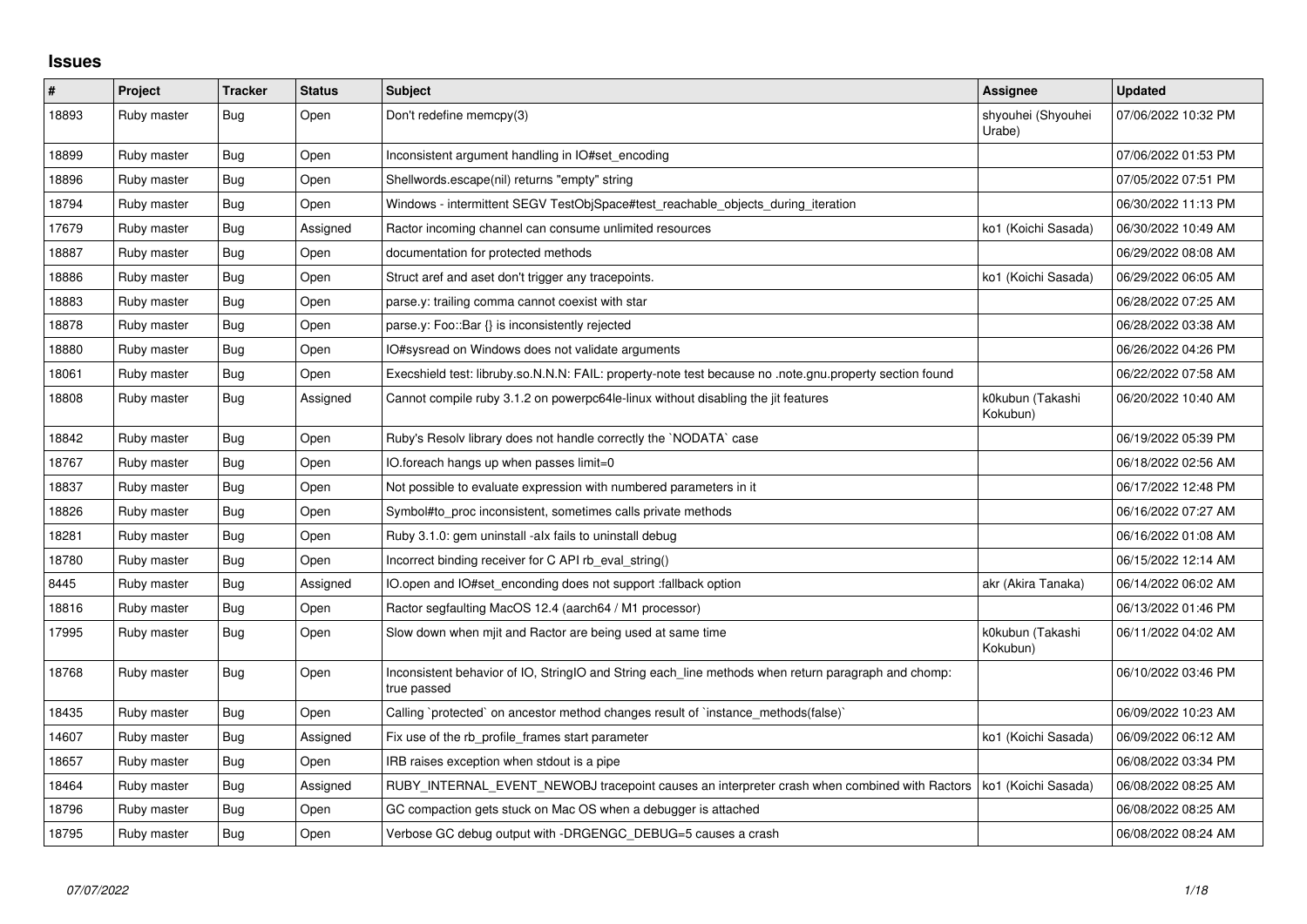| $\sharp$ | Project     | <b>Tracker</b> | <b>Status</b> | Subject                                                                                                           | <b>Assignee</b>               | <b>Updated</b>      |
|----------|-------------|----------------|---------------|-------------------------------------------------------------------------------------------------------------------|-------------------------------|---------------------|
| 18818    | Ruby master | <b>Bug</b>     | Open          | SEGV (Fiber scheduler?)                                                                                           | ioquatix (Samuel<br>Williams) | 06/06/2022 06:31 PM |
| 18770    | Ruby master | <b>Bug</b>     | Open          | Inconsistent behavior of IO/StringIO's each methods when called with nil as a separator, limit and chomp:<br>true |                               | 06/06/2022 05:38 PM |
| 18790    | Ruby master | Bug            | Assigned      | cannot load such file -- digest (LoadError)                                                                       | hsbt (Hiroshi<br>SHIBATA)     | 06/06/2022 12:41 AM |
| 18658    | Ruby master | Bug            | Open          | Need openssl 3 support for Ubuntu 22.04 (Ruby 2.7.x and 3.0.x)                                                    | rhenium (Kazuki<br>Yamaguchi) | 05/30/2022 08:06 PM |
| 18810    | Ruby master | <b>Bug</b>     | Open          | Make `Kernel#p` interruptable.                                                                                    | ioquatix (Samuel<br>Williams) | 05/30/2022 12:44 AM |
| 18608    | Ruby master | <b>Bug</b>     | Open          | 'require': cannot load such file -- ripper (LoadError) after `make distclean`                                     |                               | 05/27/2022 04:10 AM |
| 18444    | Ruby master | <b>Bug</b>     | Open          | Trapped TSTP causes a locking deadlock in 3.0.3 onward                                                            |                               | 05/26/2022 10:29 PM |
| 18286    | Ruby master | <b>Bug</b>     | Open          | Universal arm64/x86_84 binary built on an x86_64 machine segfaults/is killed on arm64                             |                               | 05/26/2022 09:45 PM |
| 18678    | Ruby master | <b>Bug</b>     | Open          | Crash on Mac - vm call0 cfunc with frame                                                                          |                               | 05/26/2022 05:40 PM |
| 18805    | Ruby master | Bug            | Open          | IO::Buffer is inconsistent when returning a string from an empty buffer                                           |                               | 05/25/2022 12:45 PM |
| 18804    | Ruby master | <b>Bug</b>     | Open          | Invalid line number for putnil instruction                                                                        |                               | 05/25/2022 09:22 AM |
| 18799    | Ruby master | Bug            | Open          | Refinement#import methods vs attr reader                                                                          |                               | 05/25/2022 06:50 AM |
| 18797    | Ruby master | <b>Bug</b>     | Open          | Third argument to Regexp.new is a bit broken                                                                      |                               | 05/23/2022 10:11 AM |
| 16829    | Ruby master | Bug            | Open          | Exceptions raised from within an enumerated method lose part of their stacktrace                                  |                               | 05/20/2022 07:25 PM |
| 17996    | Ruby master | Bug            | Open          | Cygwin: thread + pipe behavior since Ruby 2.6                                                                     | cruby-cygwin                  | 05/19/2022 08:20 AM |
| 17882    | Ruby master | <b>Bug</b>     | Assigned      | bootstraptest/test_ractor.rb:224 segfaults on Cygwin                                                              | cruby-cygwin                  | 05/19/2022 08:20 AM |
| 15334    | Ruby master | <b>Bug</b>     | Open          | child_info_fork::abort: address space needed by 'emoji_iso2022_kddi.so' on cygwin                                 | cruby-cygwin                  | 05/19/2022 08:20 AM |
| 15097    | Ruby master | Bug            | Open          | Gem install fails on Ruby 2.5.1 with Cygwin (get_dns_server_list undefined)                                       | cruby-cygwin                  | 05/19/2022 08:20 AM |
| 13999    | Ruby master | <b>Bug</b>     | Assigned      | Cygwin DDD ripper_state_lex.rb DDDDDDD                                                                            | cruby-cygwin                  | 05/19/2022 08:20 AM |
| 12506    | Ruby master | Bug            | Assigned      | On cygwin, Feature #5994 does not work                                                                            | cruby-cygwin                  | 05/19/2022 08:20 AM |
| 12445    | Ruby master | <b>Bug</b>     | Assigned      | Testing TestIO#test_open_fifo_does_not_block_other_threads results in deadlock on cygwin                          | cruby-cygwin                  | 05/19/2022 08:20 AM |
| 12444    | Ruby master | <b>Bug</b>     | Assigned      | Segmentation fault when running TestException#test_machine_stackoverflow on cygwin                                | cruby-cygwin                  | 05/19/2022 08:20 AM |
| 12442    | Ruby master | Bug            | Assigned      | TestArgf#test_textmode fails on cygwin                                                                            | cruby-cygwin                  | 05/19/2022 08:20 AM |
| 11840    | Ruby master | <b>Bug</b>     | Open          | Error with "make check" on Cygwin                                                                                 | cruby-cygwin                  | 05/19/2022 08:20 AM |
| 9409     | Ruby master | Bug            | Open          | Cygwin I "filesystem" I encoding IIIIIIIIIIIII                                                                    | cruby-cygwin                  | 05/19/2022 08:20 AM |
| 18783    | Ruby master | <b>Bug</b>     | Open          | OptionParser should recognize "-" as an optional argument                                                         |                               | 05/19/2022 12:15 AM |
| 18782    | Ruby master | Bug            | Open          | Race conditions in autoload when loading the same feature with multiple threads.                                  |                               | 05/18/2022 09:22 PM |
| 18751    | Ruby master | Bug            | Open          | Regression on master for Method#== when comparing public with private method                                      |                               | 05/18/2022 01:27 AM |
| 18789    | Ruby master | Bug            | Open          | make test-bundled-gems failed after make install                                                                  |                               | 05/18/2022 01:01 AM |
| 18784    | Ruby master | <b>Bug</b>     | Open          | FileUtils.rm_f` and `FileUtils.rm_rf` should not mask exceptions                                                  |                               | 05/16/2022 09:04 AM |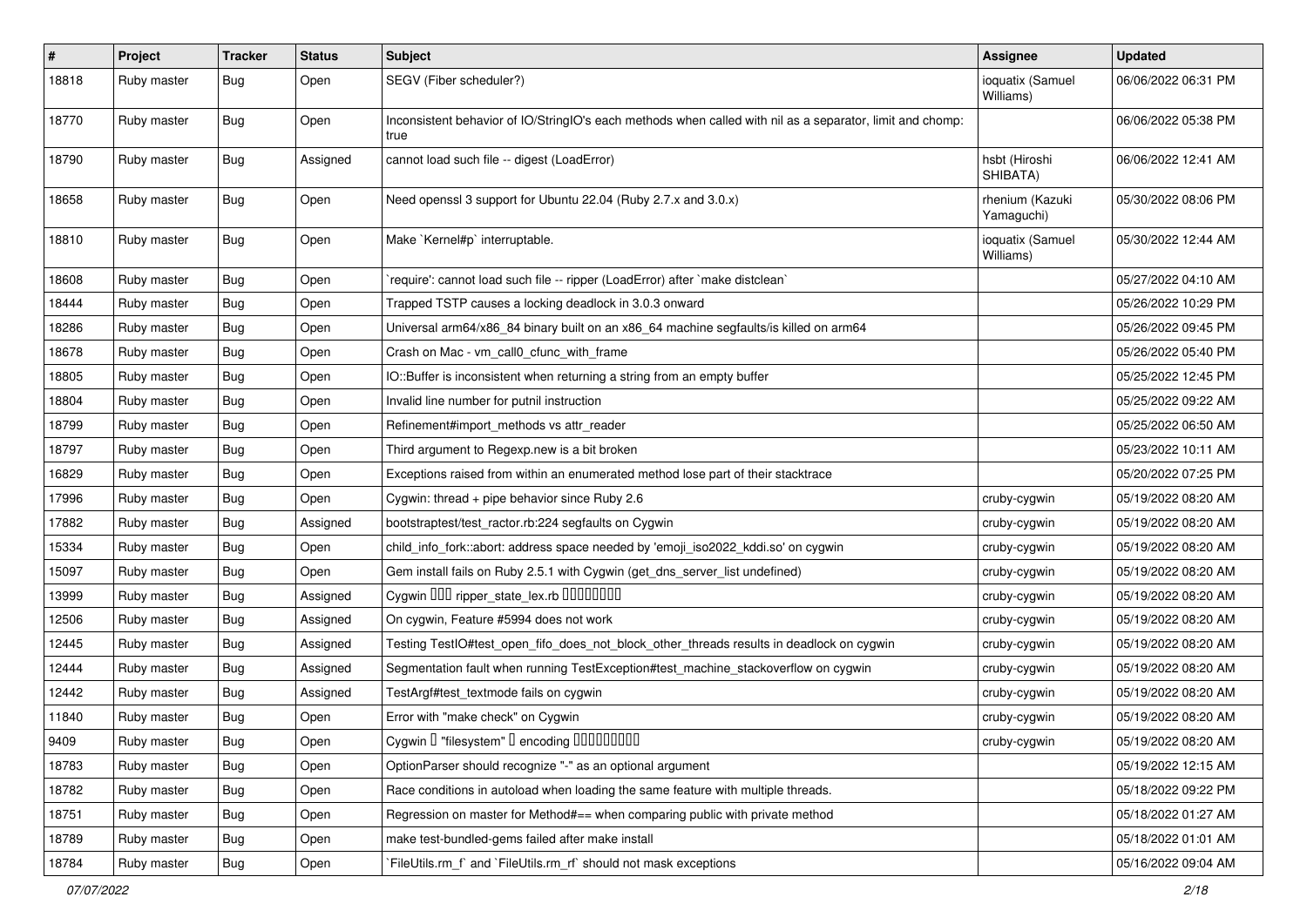| $\vert$ # | Project     | <b>Tracker</b> | <b>Status</b> | Subject                                                                                                             | <b>Assignee</b>             | <b>Updated</b>      |
|-----------|-------------|----------------|---------------|---------------------------------------------------------------------------------------------------------------------|-----------------------------|---------------------|
| 18763     | Ruby master | Bug            | Open          | The configure option "--with-openssl-dir" has lower precedence than pkg-config                                      |                             | 05/11/2022 11:39 AM |
| 18764     | Ruby master | <b>Bug</b>     | Open          | Build Error when Using msys2-mingw64 and Ruby 3.2                                                                   |                             | 05/10/2022 06:48 AM |
| 18760     | Ruby master | Bug            | Open          | Ractors vs "skynet" microbenchmark                                                                                  |                             | 05/02/2022 11:36 PM |
| 18758     | Ruby master | Bug            | Open          | Ruby fails to build on M1 Mac when x86 Homebrew is installed                                                        |                             | 04/28/2022 03:19 PM |
| 18759     | Ruby master | Bug            | Open          | snapshot-ruby_2_7: test failure on macos-12                                                                         |                             | 04/28/2022 12:18 AM |
| 18740     | Ruby master | Bug            | Open          | Use of rightward assignment changes line number needed for line-targeted TracePoint                                 |                             | 04/27/2022 09:56 AM |
| 18133     | Ruby master | <b>Bug</b>     | Assigned      | LTO: TestGCCompact#test_ast_compacts segfaults on i686                                                              |                             | 04/23/2022 04:19 PM |
| 18731     | Ruby master | Bug            | Open          | Parallel test-all sometimes does not run at all some tests                                                          |                             | 04/23/2022 12:58 PM |
| 18737     | Ruby master | Bug            | Open          | Windows 'require' is case independent                                                                               |                             | 04/22/2022 06:18 PM |
| 18622     | Ruby master | Bug            | Open          | const_get still looks in Object, while lexical constant lookup no longer does                                       |                             | 04/22/2022 11:26 AM |
| 18567     | Ruby master | Bug            | Open          | Depending on default gems in stdlib gems when not needed considered harmful                                         | hsbt (Hiroshi<br>SHIBATA)   | 04/21/2022 04:45 PM |
| 18677     | Ruby master | Bug            | Assigned      | BigDecimal#power (**) returns FloatDomainError when passing an infinite parameter                                   | mrkn (Kenta Murata)         | 04/20/2022 02:04 AM |
| 18743     | Ruby master | <b>Bug</b>     | Open          | Enumerator#next / peek re-use each others stacktraces                                                               |                             | 04/19/2022 02:42 PM |
| 18738     | Ruby master | <b>Bug</b>     | Open          | IRB can't recognize heredoc after words                                                                             |                             | 04/18/2022 12:00 AM |
| 18727     | Ruby master | Bug            | Assigned      | Make failed on x86_64-cygwin (LoadError)                                                                            | peterzhu2118 (Peter<br>Zhu) | 04/16/2022 05:15 AM |
| 18733     | Ruby master | Bug            | Open          | Ruby GC problems cause performance issue with Ractor                                                                |                             | 04/15/2022 09:13 AM |
| 18686     | Ruby master | <b>Bug</b>     | Open          | Regexp supporting unexpected age properties in Ruby < 3.2                                                           |                             | 04/08/2022 06:52 PM |
| 18455     | Ruby master | Bug            | Open          | IO#close` has poor performance and difficult to understand semantics.                                               |                             | 04/04/2022 02:02 AM |
| 18674     | Ruby master | Bug            | Open          | Build failure `make up` with WSL2                                                                                   |                             | 04/01/2022 08:51 AM |
| 18605     | Ruby master | <b>Bug</b>     | Open          | Fails to run on (newer) 32bit Windows with ucrt                                                                     |                             | 04/01/2022 07:52 AM |
| 18247     | Ruby master | <b>Bug</b>     | Open          | weird results for `Array#slice` or `Array#[]` with argument of type `Enumerator::ArithmeticSequence`                |                             | 03/30/2022 11:05 PM |
| 18396     | Ruby master | <b>Bug</b>     | Open          | An unexpected "hash value omission" syntax error when without parentheses call expr follows                         |                             | 03/29/2022 09:58 PM |
| 18666     | Ruby master | <b>Bug</b>     | Open          | No rule to make target 'yaml/yaml.h', needed by 'api.o'                                                             | hsbt (Hiroshi<br>SHIBATA)   | 03/29/2022 11:17 AM |
| 18661     | Ruby master | <b>Bug</b>     | Open          | Net::HTTP behavior changed between 2.6 and 3.1 on windows.                                                          |                             | 03/25/2022 01:57 PM |
| 18553     | Ruby master | <b>Bug</b>     | Open          | Memory leak on compiling method call with kwargs                                                                    | ko1 (Koichi Sasada)         | 03/23/2022 09:34 PM |
| 18651     | Ruby master | Bug            | Open          | oob access in CP51932 -> CP50220 transcoder                                                                         | akr (Akira Tanaka)          | 03/23/2022 01:17 PM |
| 17196     | Ruby master | <b>Bug</b>     | Assigned      | Segmentation Fault with Socket#close in Ractors                                                                     | ko1 (Koichi Sasada)         | 03/20/2022 01:52 PM |
| 18614     | Ruby master | <b>Bug</b>     | Open          | Error (busy loop) in<br>TestGemCommandsSetupCommand#test destdir flag does not try to write to the default gem home | hsbt (Hiroshi<br>SHIBATA)   | 03/17/2022 01:03 AM |
| 18623     | Ruby master | <b>Bug</b>     | Open          | `make runnable` does not work                                                                                       | nobu (Nobuyoshi<br>Nakada)  | 03/16/2022 01:28 AM |
| 18580     | Ruby master | <b>Bug</b>     | Open          | Range#include? inconsistency for beginless String ranges                                                            |                             | 03/09/2022 10:22 PM |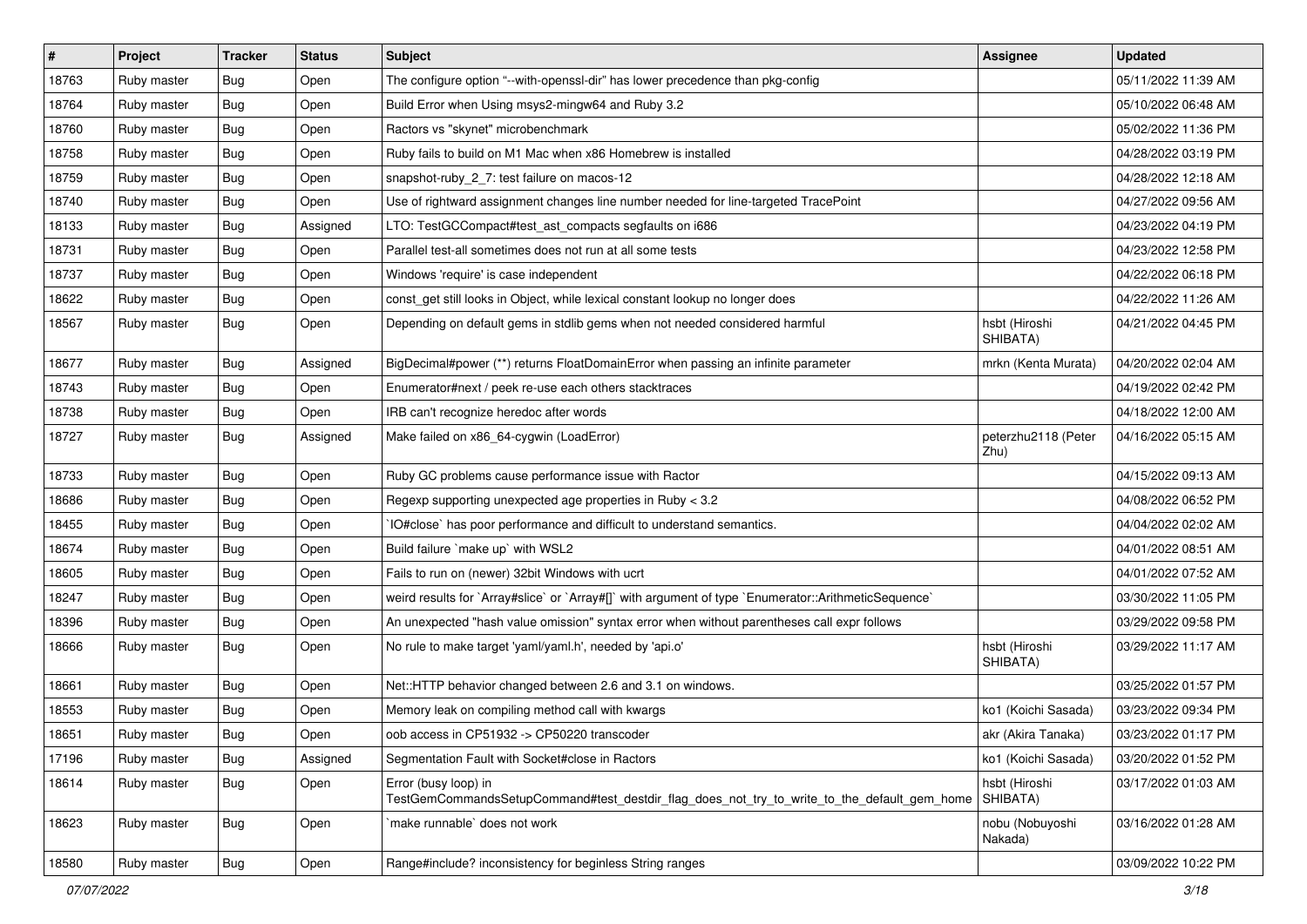| $\sharp$ | Project     | <b>Tracker</b> | <b>Status</b> | <b>Subject</b>                                                                                              | <b>Assignee</b>              | <b>Updated</b>      |
|----------|-------------|----------------|---------------|-------------------------------------------------------------------------------------------------------------|------------------------------|---------------------|
| 18616    | Ruby master | Bug            | Open          | Error with clang(1) on MacOS due to __declspec()                                                            |                              | 03/09/2022 10:50 AM |
| 18476    | Ruby master | <b>Bug</b>     | Open          | Call to require stuck forever after receiving EAGAIN on writev when running with zeus                       |                              | 02/28/2022 02:55 PM |
| 18169    | Ruby master | <b>Bug</b>     | Assigned      | Local copies of gemified libraries are being released out of sync with their gems                           | hsbt (Hiroshi<br>SHIBATA)    | 02/25/2022 05:40 PM |
| 18601    | Ruby master | Bug            | Open          | Invalid byte sequences in Big5 encodings                                                                    | duerst (Martin Dürst)        | 02/23/2022 07:59 AM |
| 18257    | Ruby master | Bug            | Open          | rb_mRubyVMFrozenCore is broken by GC run                                                                    |                              | 02/10/2022 12:36 PM |
| 18572    | Ruby master | Bug            | Assigned      | Performance regression when invoking refined methods                                                        | ko1 (Koichi Sasada)          | 02/10/2022 12:48 AM |
| 17263    | Ruby master | <b>Bug</b>     | Open          | Fiber context switch degrades with number of fibers, limit on number of fibers                              |                              | 01/31/2022 02:47 PM |
| 11064    | Ruby master | Bug            | Open          | #singleton_methods for objects with special singleton_class returns an empty array                          |                              | 01/31/2022 05:02 AM |
| 18518    | Ruby master | <b>Bug</b>     | Open          | NoMemoryError + [FATAL] failed to allocate memory for twice 1 << large                                      |                              | 01/28/2022 01:40 PM |
| 18507    | Ruby master | Bug            | Open          | Incorrect target_os detection in configure script                                                           |                              | 01/25/2022 08:57 AM |
| 18510    | Ruby master | <b>Bug</b>     | Open          | Unexpected waiting for console when starting ruby on windows                                                |                              | 01/23/2022 02:53 PM |
| 18506    | Ruby master | <b>Bug</b>     | Open          | make and make install rebuild items every time unnecessarily - sometimes causing races in parallel installs |                              | 01/21/2022 01:46 PM |
| 18429    | Ruby master | Bug            | Open          | Configure ruby-3.0.3 on Solaris 10 Unknown keyword 'URL' in './ruby.tmp.pc'                                 |                              | 01/18/2022 09:15 PM |
| 18492    | Ruby master | <b>Bug</b>     | Open          | 'rb_rescue2' inside 'rb_protect' segfaults on Windows                                                       |                              | 01/14/2022 03:17 PM |
| 18472    | Ruby master | Bug            | Open          | rb w32 map errno is not found on Ruby-3.1.0                                                                 |                              | 01/13/2022 09:59 AM |
| 18473    | Ruby master | <b>Bug</b>     | Open          | Raw data in Socket:: Option#inspect on Amazon Linux 2                                                       |                              | 01/11/2022 02:13 PM |
| 18277    | Ruby master | <b>Bug</b>     | Open          | buffer error (Zlib::BufError) in Zlib::Deflate#deflate when using MJIT                                      | k0kubun (Takashi<br>Kokubun) | 01/05/2022 03:04 PM |
| 18454    | Ruby master | Bug            | Open          | YJIT slowing down key Discourse benchmarks                                                                  |                              | 01/04/2022 08:45 AM |
| 18457    | Ruby master | <b>Bug</b>     | Open          | ruby 2.7.5 fiddle/types.rb use uint32_t but fiddle/cparser.rb lacks uint32_t                                |                              | 01/03/2022 01:00 PM |
| 18132    | Ruby master | Bug            | Open          | TODO: fix ccan/list thread safety                                                                           |                              | 01/02/2022 08:22 AM |
| 18456    | Ruby master | <b>Bug</b>     | Open          | rdoc non-determinism: module includes can be added once or twice to generated .ri                           |                              | 01/01/2022 11:16 PM |
| 18380    | Ruby master | Bug            | Open          | TestAddressResolve#test_socket_getnameinfo_domain_blocking test failures                                    |                              | 12/21/2021 04:22 PM |
| 18413    | Ruby master | <b>Bug</b>     | Open          | Segfault in `ripper/lexer.rb`                                                                               |                              | 12/17/2021 04:49 PM |
| 18412    | Ruby master | <b>Bug</b>     | Open          | Segfault in test_ractor.rb                                                                                  |                              | 12/17/2021 04:23 AM |
| 17826    | Ruby master | Bug            | Assigned      | Ractor#take hangs if used in multiple Threads                                                               | ko1 (Koichi Sasada)          | 12/15/2021 01:30 PM |
| 18381    | Ruby master | <b>Bug</b>     | Assigned      | Default vs Bundled gems                                                                                     | hsbt (Hiroshi<br>SHIBATA)    | 12/15/2021 11:09 AM |
| 18024    | Ruby master | Bug            | Assigned      | Ractor crashes when connections are closed in multiple Ractors                                              | ko1 (Koichi Sasada)          | 12/14/2021 04:41 PM |
| 17799    | Ruby master | Bug            | Open          | Seg fault in rb_class_clear_method_cache                                                                    |                              | 12/09/2021 05:39 AM |
| 16920    | Ruby master | <b>Bug</b>     | Open          | TestThread#test_signal_at_join fails on aarch64                                                             |                              | 12/07/2021 02:17 PM |
| 18393    | Ruby master | <b>Bug</b>     | Open          | TestReadline#test_interrupt_in_other_thread fails on armv7hl                                                |                              | 12/07/2021 02:03 PM |
| 18073    | Ruby master | <b>Bug</b>     | Open          | test/ruby/test_jit.rb: "error: invalid use of ' builtin va_arg_pack ()" on Ruby 2.7.4 on gcc 4.8.5          |                              | 12/03/2021 03:04 PM |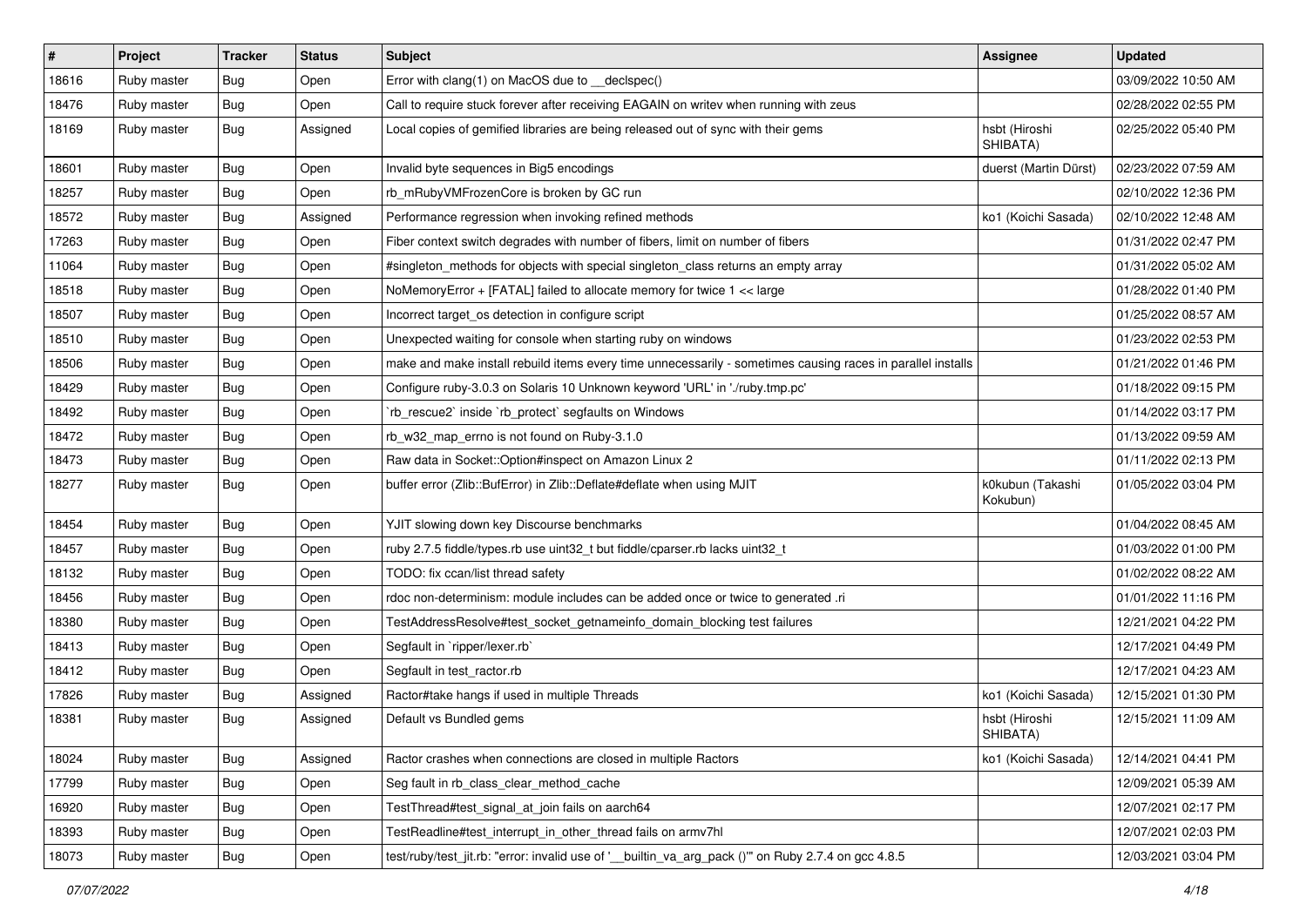| $\vert$ # | Project     | <b>Tracker</b> | <b>Status</b> | Subject                                                                                                                                                             | <b>Assignee</b>              | <b>Updated</b>      |
|-----------|-------------|----------------|---------------|---------------------------------------------------------------------------------------------------------------------------------------------------------------------|------------------------------|---------------------|
| 17998     | Ruby master | <b>Bug</b>     | Assigned      | ractor: process hanging (with ractors initialized, but not being used)                                                                                              | ko1 (Koichi Sasada)          | 12/02/2021 08:17 PM |
| 14090     | Ruby master | <b>Bug</b>     | Assigned      | TestGc#test interrupt in finalizer` fails very rarely                                                                                                               | ko1 (Koichi Sasada)          | 12/02/2021 07:24 PM |
| 18379     | Ruby master | Bug            | Open          | [CI] Windows mingw/ucrt - test-all timeout failures                                                                                                                 |                              | 12/02/2021 02:23 AM |
| 18355     | Ruby master | Bug            | Assigned      | require("pathname") within rack application chnages behaviors of Pathname methods, such as absolute?(),<br>when there are two versions of 'pathname' gem installed. | hsbt (Hiroshi<br>SHIBATA)    | 11/30/2021 08:01 AM |
| 18034     | Ruby master | Bug            | Assigned      | Segmentation fault fiddle with `--enable-bundled-libffi` and macOS                                                                                                  | kou (Kouhei Sutou)           | 11/30/2021 07:39 AM |
| 17516     | Ruby master | <b>Bug</b>     | Assigned      | forking in a ractor causes Ruby to crash                                                                                                                            | ko1 (Koichi Sasada)          | 11/30/2021 05:26 AM |
| 13671     | Ruby master | <b>Bug</b>     | Assigned      | Regexp with lookbehind and case-insensitivity raises RegexpError only on strings with certain characters                                                            | duerst (Martin Dürst)        | 11/30/2021 04:42 AM |
| 18337     | Ruby master | Bug            | Assigned      | Ruby allows zero-width characters in identifiers                                                                                                                    | duerst (Martin Dürst)        | 11/24/2021 09:13 AM |
| 16776     | Ruby master | <b>Bug</b>     | Assigned      | Regression in coverage library                                                                                                                                      | ko1 (Koichi Sasada)          | 11/24/2021 07:26 AM |
| 17478     | Ruby master | Bug            | Assigned      | Ruby3.0 is slower than Ruby2.7.2 when parsing a large CSV file                                                                                                      | kou (Kouhei Sutou)           | 11/24/2021 05:12 AM |
| 18359     | Ruby master | <b>Bug</b>     | Open          | [Windows MinGW] warning Please include winsock2.h before windows.h                                                                                                  |                              | 11/23/2021 05:07 PM |
| 18338     | Ruby master | <b>Bug</b>     | Open          | Encoding.default_external = Encoding::UTF_16BE may add a wrongly-encoded string to<br>\$LOADED_FEATURES                                                             |                              | 11/15/2021 07:32 AM |
| 18269     | Ruby master | Bug            | Open          | trace_opt_not and trace_opt_regexpmatch2 insns are indistinguishable                                                                                                |                              | 11/12/2021 07:44 AM |
| 16497     | Ruby master | Bug            | Assigned      | StringIO#internal_encoding is broken (more severely in 2.7)                                                                                                         | nobu (Nobuyoshi<br>Nakada)   | 10/26/2021 04:31 PM |
| 12436     | Ruby master | <b>Bug</b>     | Assigned      | newline argument of File.open seems not respected on Windows                                                                                                        | nobu (Nobuyoshi<br>Nakada)   | 10/25/2021 09:07 AM |
| 18255     | Ruby master | <b>Bug</b>     | Open          | ioctl zeroes the last buffer byte                                                                                                                                   |                              | 10/25/2021 08:13 AM |
| 18258     | Ruby master | <b>Bug</b>     | Open          | Ractor shareable? can be slow and mutates internal object flags.                                                                                                    | ko1 (Koichi Sasada)          | 10/21/2021 08:58 AM |
| 17146     | Ruby master | <b>Bug</b>     | Open          | Queue operations are allowed after it is frozen                                                                                                                     |                              | 10/20/2021 08:32 PM |
| 17774     | Ruby master | Bug            | Open          | Quantified empty group causes regex to fail                                                                                                                         |                              | 10/13/2021 04:43 PM |
| 10416     | Ruby master | <b>Bug</b>     | Open          | Create mechanism for updating of Unicode data files downstreams when we want                                                                                        | nobu (Nobuyoshi<br>Nakada)   | 10/08/2021 06:40 AM |
| 18186     | Ruby master | <b>Bug</b>     | Open          | SEGV with system command - MinGW?                                                                                                                                   |                              | 09/22/2021 03:20 PM |
| 18119     | Ruby master | <b>Bug</b>     | Open          | Ractor crashes when instantiating classes                                                                                                                           | ko1 (Koichi Sasada)          | 09/14/2021 01:42 AM |
| 17624     | Ruby master | Bug            | Open          | Ractor.receive is not thread-safe                                                                                                                                   | ko1 (Koichi Sasada)          | 09/14/2021 01:40 AM |
| 17617     | Ruby master | Bug            | Open          | When a Ractor's incoming port is closed, Ractor.receive_if does not raise Ractor::ClosedError, but instead<br>blocks indefinitely                                   | ko1 (Koichi Sasada)          | 09/14/2021 01:40 AM |
| 17878     | Ruby master | <b>Bug</b>     | Open          | bootstraptest/test_ractor.rb:224 a random failing test with "The outgoing-port is already closed<br>(Ractor::ClosedError)"                                          |                              | 09/13/2021 01:10 PM |
| 18152     | Ruby master | <b>Bug</b>     | Open          | Fix theoretical bug with signals $+$ qsort                                                                                                                          |                              | 09/08/2021 03:38 PM |
| 18142     | Ruby master | Bug            | Assigned      | Segmentation fault with Ruby 3.0.2                                                                                                                                  | k0kubun (Takashi<br>Kokubun) | 09/02/2021 07:43 AM |
| 18144     | Ruby master | Bug            | Open          | Timeout not working while regular expression match is running                                                                                                       |                              | 09/02/2021 07:08 AM |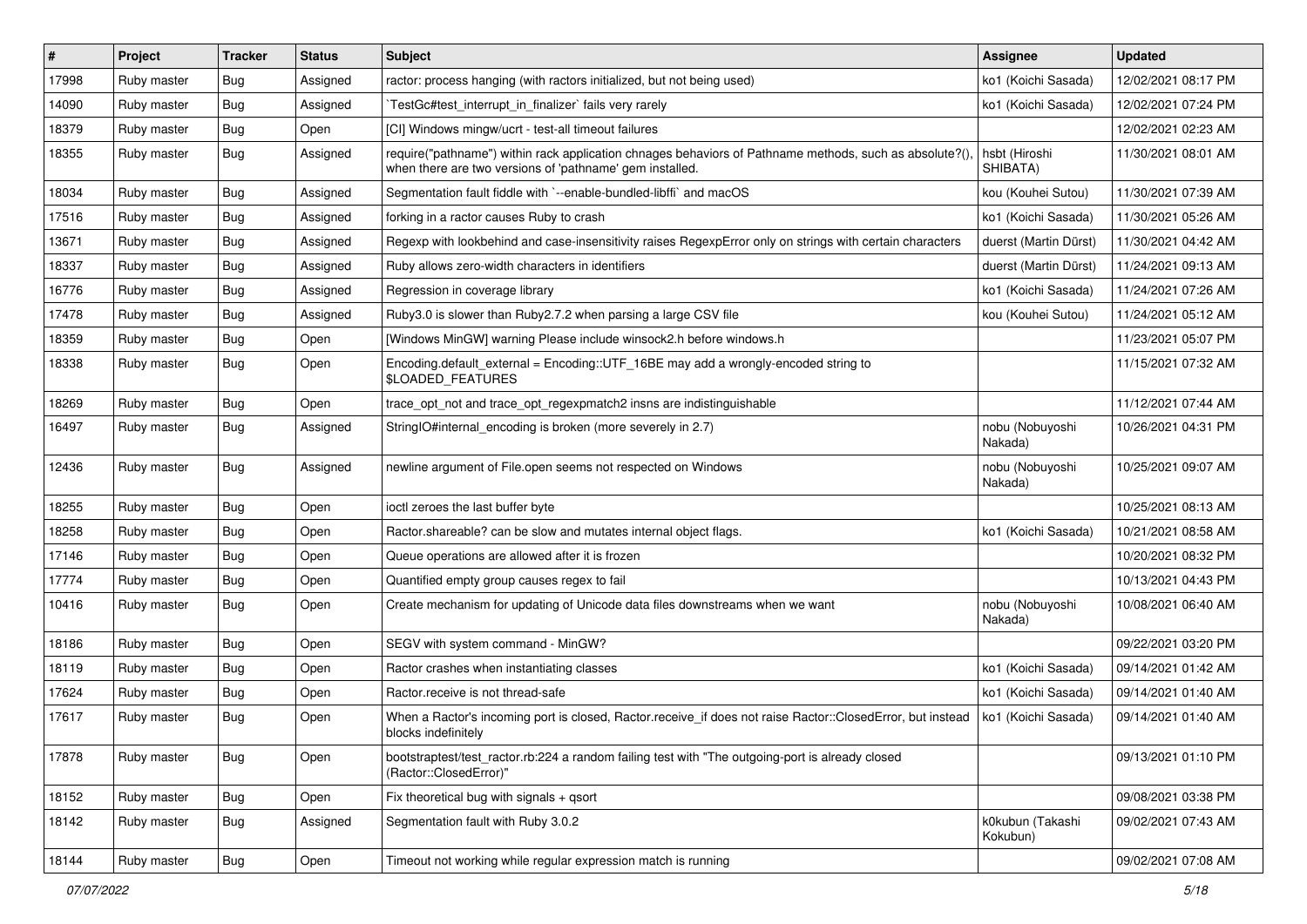| #     | Project     | <b>Tracker</b> | <b>Status</b> | <b>Subject</b>                                                                                                          | Assignee                      | <b>Updated</b>      |
|-------|-------------|----------------|---------------|-------------------------------------------------------------------------------------------------------------------------|-------------------------------|---------------------|
| 18131 | Ruby master | Bug            | Open          | addr2line.c: Some inlined functions mistakenly shown                                                                    |                               | 08/24/2021 07:59 PM |
| 16492 | Ruby master | Bug            | Open          | TestBugReporter#test bug reporter add test failures                                                                     | jaruga (Jun Aruga)            | 08/24/2021 01:12 PM |
| 17722 | Ruby master | <b>Bug</b>     | Open          | define_method with shareable results in "defined in a different Ractor"                                                 |                               | 08/24/2021 12:03 PM |
| 18129 | Ruby master | Bug            | Open          | Ractor-incompatible global variables can be accessed through alias                                                      |                               | 08/23/2021 10:08 PM |
| 15428 | Ruby master | Bug            | Open          | Refactor Proc#>> and #<<                                                                                                |                               | 08/20/2021 06:31 PM |
| 18036 | Ruby master | <b>Bug</b>     | Open          | Pthread fibers become invalid on fork - different from normal fibers.                                                   | ioquatix (Samuel<br>Williams) | 08/19/2021 07:05 AM |
| 18080 | Ruby master | <b>Bug</b>     | Open          | Syntax error on one-line pattern matching                                                                               |                               | 08/18/2021 12:38 AM |
| 13864 | Ruby master | <b>Bug</b>     | Assigned      | Rinda multicast test failures due to missing default route                                                              | seki (Masatoshi Seki)         | 08/17/2021 07:16 AM |
| 16836 | Ruby master | Bug            | Assigned      | configure-time LDFLAGS leak into ruby pkg-config file                                                                   | nobu (Nobuyoshi<br>Nakada)    | 08/14/2021 09:10 AM |
| 18058 | Ruby master | <b>Bug</b>     | Open          | 3.1.0-dev with MJIT enabled Zlib::BufError during `gem install`                                                         | k0kubun (Takashi<br>Kokubun)  | 08/02/2021 08:31 PM |
| 18002 | Ruby master | <b>Bug</b>     | Open          | s390x: Tests failing without LC_ALL env                                                                                 | jaruga (Jun Aruga)            | 07/12/2021 04:30 PM |
| 17664 | Ruby master | <b>Bug</b>     | Assigned      | Behavior of sockets changed in Ruby 3.0 to non-blocking                                                                 | ioquatix (Samuel<br>Williams) | 07/12/2021 10:28 AM |
| 15993 | Ruby master | <b>Bug</b>     | Open          | require' doesn't work if there are Cyrillic chars in the path to Ruby dir                                               |                               | 07/09/2021 04:08 PM |
| 17931 | Ruby master | <b>Bug</b>     | Open          | Compile fails setup option nodynamic                                                                                    |                               | 07/07/2021 08:51 AM |
| 18013 | Ruby master | Bug            | Open          | Unexpected results when mxiing negated character classes and case-folding                                               |                               | 06/29/2021 12:05 PM |
| 18012 | Ruby master | Bug            | Open          | Case-insensitive character classes can only match multiple code points when top-level character class is<br>not negated |                               | 06/29/2021 08:35 AM |
| 18010 | Ruby master | <b>Bug</b>     | Open          | Character class with single character gets case-folded with following string                                            |                               | 06/28/2021 09:30 AM |
| 18009 | Ruby master | Bug            | Open          | Regexps \w and \W with /i option and /u option produce inconsistent results under nested negation and<br>intersection   |                               | 06/28/2021 09:09 AM |
| 14582 | Ruby master | <b>Bug</b>     | Open          | Unable to use `method entry` and `method return` tracing probes since 2.5                                               |                               | 06/18/2021 06:08 PM |
| 17999 | Ruby master | <b>Bug</b>     | Open          | TestMethod#test_zsuper intermittent timeout error on raspbian10-aarch64 CI                                              |                               | 06/18/2021 01:33 AM |
| 16951 | Ruby master | Bug            | Assigned      | Consistently referer dependencies                                                                                       | hsbt (Hiroshi<br>SHIBATA)     | 06/17/2021 06:15 AM |
| 17990 | Ruby master | <b>Bug</b>     | Open          | Inconsistent behavior of Regexp quantifiers over characters with complex case foldings                                  |                               | 06/15/2021 11:59 AM |
| 17989 | Ruby master | <b>Bug</b>     | Open          | Case insensitive Regexps do not handle characters with overlapping case foldings                                        |                               | 06/15/2021 11:43 AM |
| 17925 | Ruby master | <b>Bug</b>     | Open          | Pattern matching syntax using semicolon one-line                                                                        |                               | 06/04/2021 03:08 PM |
| 13298 | Ruby master | Bug            | Assigned      | mingw SEGV TestEnumerable#test_callcc                                                                                   | nobu (Nobuyoshi<br>Nakada)    | 06/04/2021 03:41 AM |
| 17926 | Ruby master | Bug            | Open          | spec/ruby/core/file/atime spec.rb: a random failing test on Travis ppc64le                                              |                               | 06/02/2021 04:35 PM |
| 17792 | Ruby master | Bug            | Open          | make notes and make test fail with Ruby 3.0.1 p64 Raspberry PI 4B Ubuntu 20.10 ARM64                                    |                               | 05/23/2021 08:23 PM |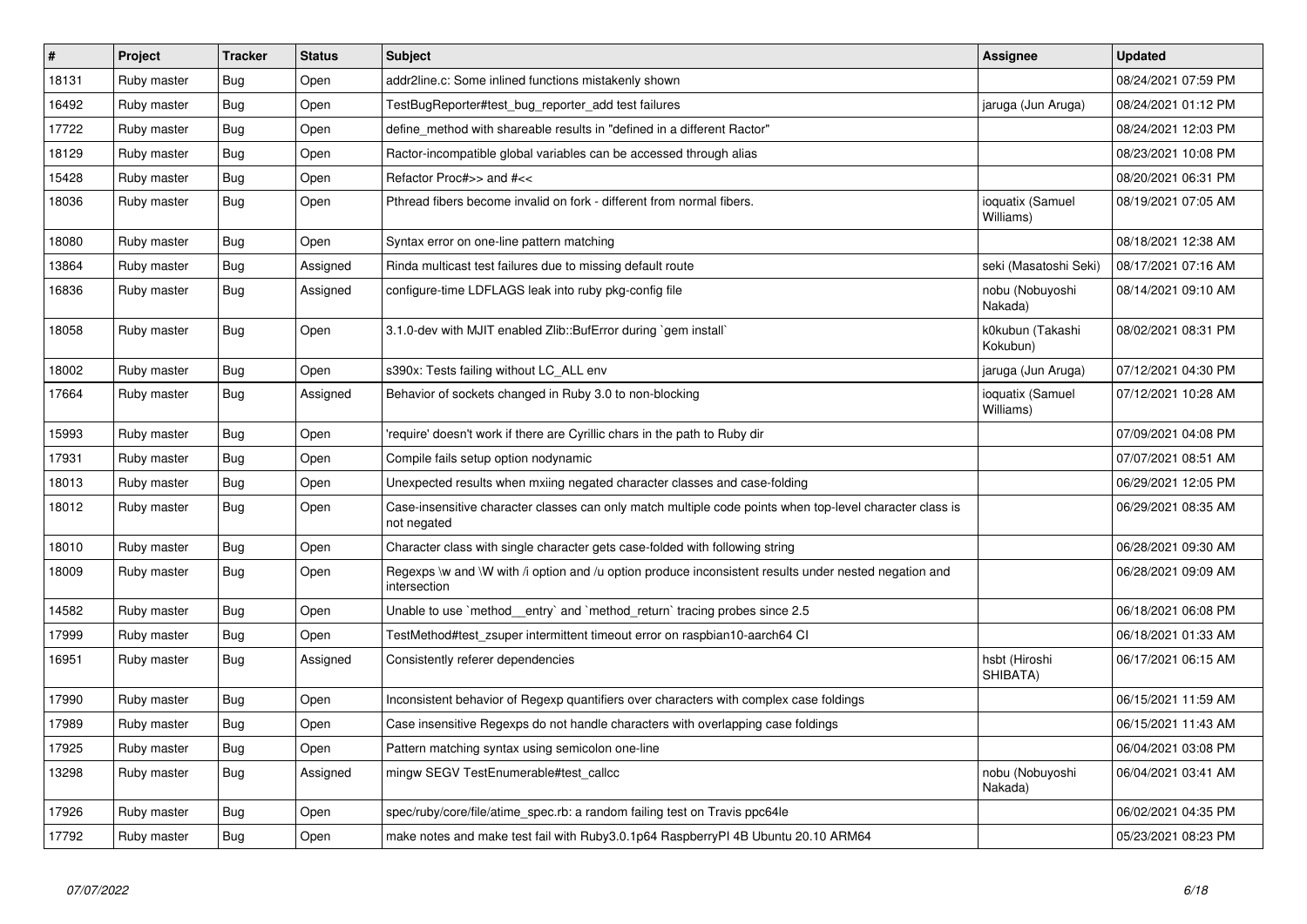| $\vert$ # | Project     | <b>Tracker</b> | <b>Status</b> | Subject                                                                                                                   | <b>Assignee</b>              | <b>Updated</b>      |
|-----------|-------------|----------------|---------------|---------------------------------------------------------------------------------------------------------------------------|------------------------------|---------------------|
| 9010      | Ruby master | Bug            | Assigned      | /configure --prefix= cannot handle directories with spaces                                                                | nobu (Nobuyoshi<br>Nakada)   | 04/26/2021 10:38 PM |
| 17817     | Ruby master | Bug            | Open          | --jit outputs ./tmp/_ruby_mjit_*.h: No such file or directory on with TMP                                                 |                              | 04/22/2021 11:57 AM |
| 11230     | Ruby master | <b>Bug</b>     | Open          | Should rb_struct_s_members() be public API?                                                                               |                              | 04/17/2021 05:06 PM |
| 12689     | Ruby master | <b>Bug</b>     | Open          | Thread isolation of $$~$ and $$$                                                                                          |                              | 04/01/2021 08:51 PM |
| 17354     | Ruby master | Bug            | Open          | Module#const_source_location is misleading for constants awaiting autoload                                                |                              | 03/26/2021 05:56 PM |
| 17142     | Ruby master | <b>Bug</b>     | Open          | Ruby fails to build in AIX                                                                                                |                              | 03/20/2021 07:08 AM |
| 17680     | Ruby master | <b>Bug</b>     | Open          | tab completion no longer works on irb3.0                                                                                  |                              | 03/13/2021 08:06 AM |
| 17676     | Ruby master | Bug            | Assigned      | Accessing ENV from Ractor raises IsolationError                                                                           | ko1 (Koichi Sasada)          | 03/09/2021 02:37 AM |
| 17677     | Ruby master | <b>Bug</b>     | Assigned      | Ractor crashes fork when blocking                                                                                         | ko1 (Koichi Sasada)          | 03/09/2021 12:42 AM |
| 17678     | Ruby master | <b>Bug</b>     | Assigned      | Ractors do not restart after fork                                                                                         | ko1 (Koichi Sasada)          | 03/09/2021 12:42 AM |
| 13513     | Ruby master | <b>Bug</b>     | Assigned      | Resolv::DNS::Message.decode hangs after detecting truncation in UDP messages                                              | akr (Akira Tanaka)           | 03/08/2021 11:35 PM |
| 16810     | Ruby master | <b>Bug</b>     | Open          | ruby segfaults on s390x with musl libc                                                                                    |                              | 03/05/2021 01:38 AM |
| 17667     | Ruby master | Bug            | Open          | Module#name needs synchronization                                                                                         | ko1 (Koichi Sasada)          | 03/02/2021 07:31 AM |
| 16842     | Ruby master | <b>Bug</b>     | Assigned      | inspect` prints the UTF-8 character U+0085 (NEXT LINE) verbatim even though it is not printable                           | duerst (Martin Dürst)        | 02/26/2021 05:43 AM |
| 14480     | Ruby master | <b>Bug</b>     | Open          | miniruby crashing when compiled with -O2 or -O1 on aarch64                                                                |                              | 02/23/2021 10:35 AM |
| 17646     | Ruby master | <b>Bug</b>     | Open          | Check for `_builtin_mul_overflow` with `long long` arguments                                                              |                              | 02/19/2021 06:19 PM |
| 16694     | Ruby master | <b>Bug</b>     | Assigned      | JIT vs hardened GCC with PCH                                                                                              | k0kubun (Takashi<br>Kokubun) | 02/02/2021 07:38 AM |
| 17543     | Ruby master | <b>Bug</b>     | Open          | Ractor isolation broken by `self` in shareable proc                                                                       | ko1 (Koichi Sasada)          | 01/29/2021 03:06 PM |
| 17531     | Ruby master | <b>Bug</b>     | Open          | did_you_mean' not Ractor friendly                                                                                         | ko1 (Koichi Sasada)          | 01/29/2021 08:48 AM |
| 17578     | Ruby master | <b>Bug</b>     | Assigned      | mkmf experimental C++ Support                                                                                             | nobu (Nobuyoshi<br>Nakada)   | 01/27/2021 03:51 AM |
| 17420     | Ruby master | Bug            | Open          | Unsafe mutation of \$" when doing non-RubyGems require in Ractor                                                          | ko1 (Koichi Sasada)          | 01/07/2021 01:23 PM |
| 17513     | Ruby master | <b>Bug</b>     | Open          | Methods of shareable objects and UnboundMethods should be shareable                                                       | ko1 (Koichi Sasada)          | 01/06/2021 08:53 PM |
| 15499     | Ruby master | <b>Bug</b>     | Assigned      | Breaking behavior on ruby 2.6: rb_thread_call_without_gvl doesn't invoke unblock_function when used on<br>the main thread | ko1 (Koichi Sasada)          | 01/05/2021 02:24 AM |
| 17373     | Ruby master | Bug            | Open          | Ruby 3.0 is slower at Discourse bench than Ruby 2.7                                                                       |                              | 01/04/2021 06:47 AM |
| 17506     | Ruby master | <b>Bug</b>     | Open          | Ractor isolation broken by ThreadGroup                                                                                    |                              | 01/03/2021 08:05 PM |
| 17337     | Ruby master | <b>Bug</b>     | Open          | Don't embed Ruby build-time configuration in Ruby                                                                         |                              | 12/21/2020 04:17 PM |
| 17400     | Ruby master | <b>Bug</b>     | Open          | Incorrect character downcase for Greek Sigma                                                                              | duerst (Martin Dürst)        | 12/17/2020 06:56 AM |
| 17383     | Ruby master | <b>Bug</b>     | Open          | 3.0 recursion memory speed issues                                                                                         |                              | 12/09/2020 05:41 PM |
| 17359     | Ruby master | Bug            | Open          | Ractor copy mode is not Ractor-safe                                                                                       | ko1 (Koichi Sasada)          | 12/02/2020 05:42 PM |
| 17289     | Ruby master | <b>Bug</b>     | Assigned      | Time#strftime occurs Segmentation Fault on ruby-2.7.2p137                                                                 | shyouhei (Shyouhei<br>Urabe) | 11/05/2020 07:57 AM |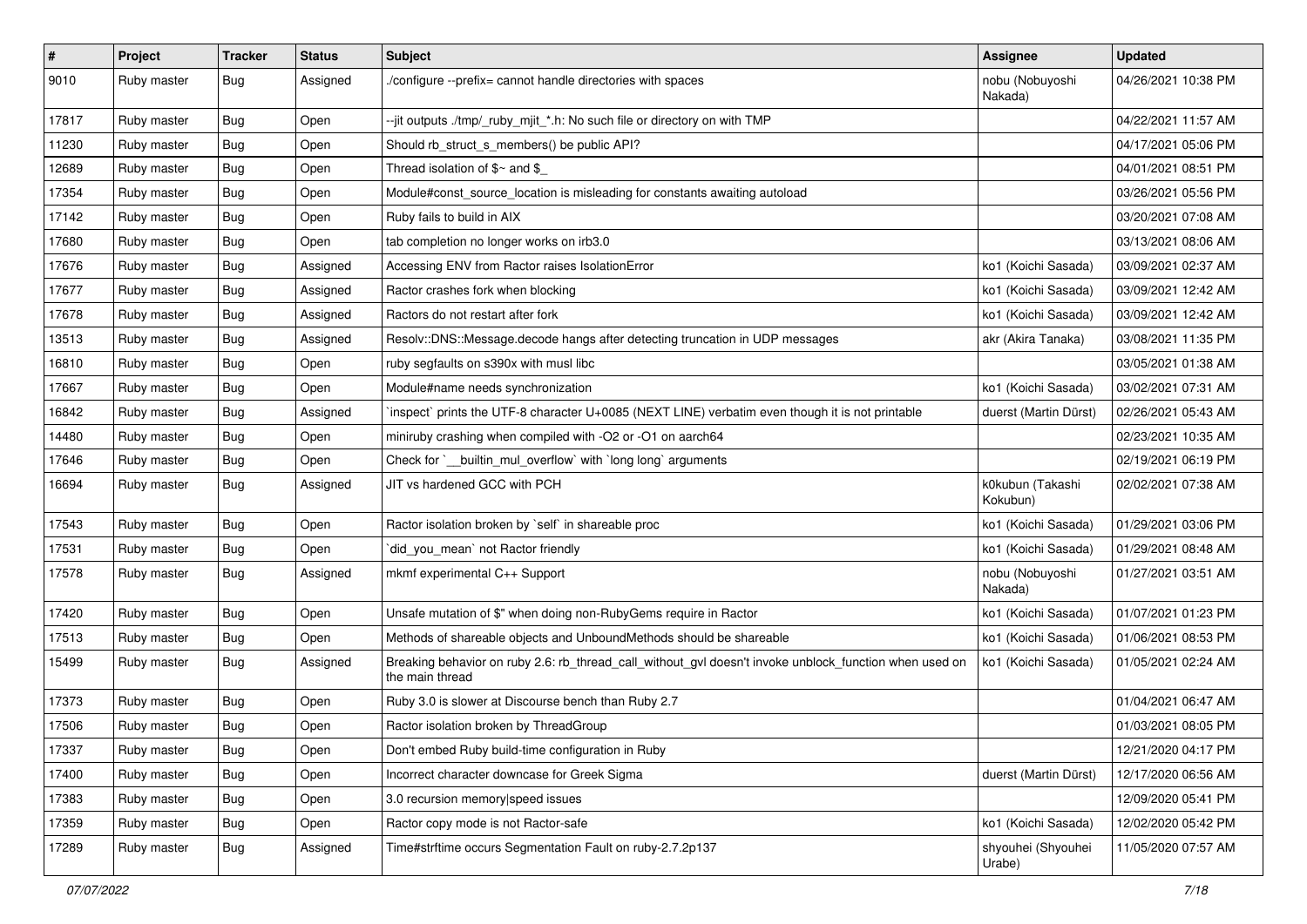| $\vert$ # | Project     | <b>Tracker</b> | <b>Status</b> | <b>Subject</b>                                                                                                                                        | <b>Assignee</b>               | <b>Updated</b>      |
|-----------|-------------|----------------|---------------|-------------------------------------------------------------------------------------------------------------------------------------------------------|-------------------------------|---------------------|
| 17159     | Ruby master | <b>Bug</b>     | Open          | extend 'define_method' for Ractor                                                                                                                     |                               | 10/29/2020 04:06 PM |
| 11808     | Ruby master | Bug            | Open          | Different behavior between Enumerable#grep and Array#grep                                                                                             | ko1 (Koichi Sasada)           | 10/26/2020 04:36 AM |
| 17180     | Ruby master | <b>Bug</b>     | Open          | Ractor and constant referencing                                                                                                                       |                               | 09/20/2020 05:43 PM |
| 16997     | Ruby master | <b>Bug</b>     | Open          | IO#gets converts some \r\n to \n with universal_newline: false                                                                                        |                               | 08/26/2020 05:20 PM |
| 17037     | Ruby master | <b>Bug</b>     | Open          | rounding of Rational#to_f                                                                                                                             |                               | 08/26/2020 03:54 AM |
| 16820     | Ruby master | <b>Bug</b>     | Open          | LEGAL is out of sync                                                                                                                                  |                               | 08/19/2020 11:08 AM |
| 16819     | Ruby master | <b>Bug</b>     | Assigned      | Line reporting off by one when reporting line of a hash?                                                                                              | ko1 (Koichi Sasada)           | 06/16/2020 05:57 PM |
| 16959     | Ruby master | <b>Bug</b>     | Open          | Weakmap has specs and third-party usage despite being a private API                                                                                   |                               | 06/13/2020 08:54 PM |
| 7840      | Ruby master | <b>Bug</b>     | Open          | -Wdeclaration-after-statement is valid for C/ObjC but not for C++                                                                                     | nobu (Nobuyoshi<br>Nakada)    | 06/02/2020 04:41 PM |
| 16927     | Ruby master | Bug            | Open          | String#tr won't return the expected result for some sign with diacritics                                                                              |                               | 06/01/2020 05:24 AM |
| 16905     | Ruby master | <b>Bug</b>     | Open          | Ruby required to build Ruby on Haiku?                                                                                                                 |                               | 05/24/2020 08:08 AM |
| 14387     | Ruby master | <b>Bug</b>     | Open          | Ruby 2.5 <sup>D</sup> Alpine Linux <b>DDDDDDDDDDD</b> SystemStackError <b>DDDD</b>                                                                    |                               | 04/21/2020 03:13 PM |
| 5179      | Ruby master | <b>Bug</b>     | Assigned      | Complex#rationalize and to_r with approximate zeros                                                                                                   | mrkn (Kenta Murata)           | 01/17/2020 03:00 AM |
| 16493     | Ruby master | <b>Bug</b>     | Open          | TestThreadQueue#test_thr_kill is flaky on AArch64                                                                                                     |                               | 01/09/2020 09:39 AM |
| 10580     | Ruby master | <b>Bug</b>     | Open          | TestProcess#test_deadlock_by_signal_at_forking fails on ARM                                                                                           | akr (Akira Tanaka)            | 12/30/2019 03:00 AM |
| 10128     | Ruby master | <b>Bug</b>     | Open          | Quoting problem for arguments of Kernel.system, Kernel.exec on Windows                                                                                | cruby-windows                 | 12/30/2019 03:00 AM |
| 9435      | Ruby master | Bug            | Open          | Kernel.system problem                                                                                                                                 |                               | 12/30/2019 03:00 AM |
| 8299      | Ruby master | <b>Bug</b>     | Assigned      | Minor error in float parsing                                                                                                                          | nobu (Nobuyoshi<br>Nakada)    | 12/30/2019 03:00 AM |
| 8185      | Ruby master | <b>Bug</b>     | Open          | Thread/fork issue                                                                                                                                     |                               | 12/30/2019 03:00 AM |
| 5334      | Ruby master | <b>Bug</b>     | Assigned      | Segmentation fault in InternetExplorer IServiceProvider interface                                                                                     | suke (Masaki Suketa)          | 12/30/2019 03:00 AM |
| 11531     | Ruby master | Bug            | Assigned      | IPAddr#== implements wrong logic                                                                                                                      | knu (Akinori MUSHA)           | 12/29/2019 12:50 PM |
| 12500     | Ruby master | <b>Bug</b>     | Open          | TestProcess#test_aspawn_too_long_path fails on mips with "argument too big"                                                                           |                               | 12/29/2019 10:38 AM |
| 595       | Ruby master | Bug            | Assigned      | Fiber ignores ensure clause                                                                                                                           | ioquatix (Samuel<br>Williams) | 12/29/2019 10:37 AM |
| 14418     | Ruby master | <b>Bug</b>     | Open          | ruby 2.5 slow regexp execution                                                                                                                        |                               | 12/29/2019 10:34 AM |
| 16288     | Ruby master | <b>Bug</b>     | Open          | Segmentation fault with finalizers, threads                                                                                                           |                               | 12/19/2019 07:46 PM |
| 16265     | Ruby master | <b>Bug</b>     | Open          | Test (spec) failure using current MSYS2 tools, related to -fstack-protector and possibly<br>D_FORTIFY_SOURCE=2                                        |                               | 12/03/2019 03:09 PM |
| 16185     | Ruby master | <b>Bug</b>     | Open          | basictest failure on AIX 6.1 for 64bit build                                                                                                          | kanemoto (Yutaka<br>Kanemoto) | 10/15/2019 12:05 AM |
| 16158     | Ruby master | Bug            | Open          | "st" Character Sequence In Regex Look-Behind Causes Illegal Pattern Error When Combined With POSIX<br>Bracket Expressions And Case Insensitivity Flag |                               | 09/17/2019 09:37 AM |
| 16145     | Ruby master | <b>Bug</b>     | Open          | regexp match error if mixing /i, character classes, and utf8                                                                                          |                               | 09/06/2019 05:52 AM |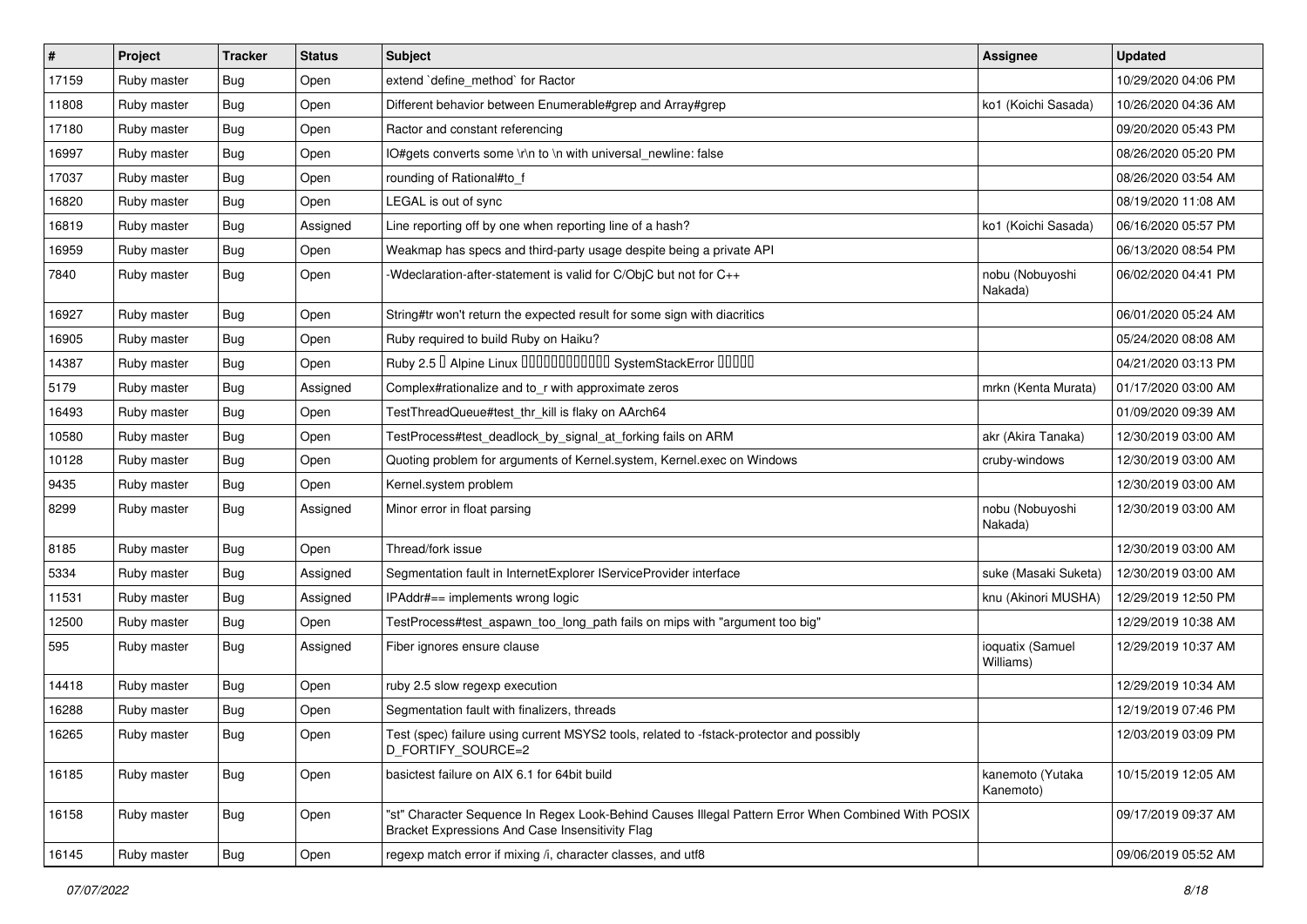| $\vert$ # | Project     | <b>Tracker</b> | <b>Status</b> | Subject                                                                                                           | Assignee                     | <b>Updated</b>      |
|-----------|-------------|----------------|---------------|-------------------------------------------------------------------------------------------------------------------|------------------------------|---------------------|
| 10436     | Ruby master | <b>Bug</b>     | Open          | ruby -c and ripper inconsistency: $m(\& \text{nil}) \{\}$                                                         |                              | 08/27/2019 12:08 AM |
| 9115      | Ruby master | <b>Bug</b>     | Assigned      | Logger traps all exceptions; breaks Timeout                                                                       | sonots (Naotoshi Seo)        | 08/20/2019 12:47 PM |
| 10919     | Ruby master | <b>Bug</b>     | Assigned      | [gem install] installs multipe platforms                                                                          | hsbt (Hiroshi<br>SHIBATA)    | 07/30/2019 07:44 AM |
| 8444      | Ruby master | Bug            | Open          | Regexp vars $\frac{6}{5}$ and friends are not thread local                                                        | ko1 (Koichi Sasada)          | 07/30/2019 07:38 AM |
| 11526     | Ruby master | <b>Bug</b>     | Assigned      | Streaming HTTP requests are not idempotent and should not be retried                                              | naruse (Yui NARUSE)          | 07/01/2019 09:16 PM |
| 11174     | Ruby master | <b>Bug</b>     | Open          | threads memory leak                                                                                               | ko1 (Koichi Sasada)          | 06/17/2019 03:17 PM |
| 15764     | Ruby master | <b>Bug</b>     | Open          | Whitespace and control characters should not be permitted in tokens                                               | matz (Yukihiro<br>Matsumoto) | 04/22/2019 07:48 AM |
| 15438     | Ruby master | <b>Bug</b>     | Open          | Threads can't switch faster than TIME_QUANTUM_(NSEC USEC MSEC)                                                    |                              | 03/25/2019 08:53 PM |
| 15598     | Ruby master | Bug            | Open          | Deadlock on mutual reference of autoloaded constants                                                              |                              | 03/20/2019 10:58 AM |
| 15550     | Ruby master | <b>Bug</b>     | Assigned      | Windows - gem bin files - can't run from bash shell                                                               | hsbt (Hiroshi<br>SHIBATA)    | 03/20/2019 01:05 AM |
| 15599     | Ruby master | <b>Bug</b>     | Open          | Mixing autoload and require causes deadlock and incomplete definition.                                            |                              | 02/12/2019 01:40 PM |
| 15423     | Ruby master | <b>Bug</b>     | Open          | fork leapfrog leaks memory on FreeBSD 11.2                                                                        |                              | 12/16/2018 02:28 PM |
| 14474     | Ruby master | <b>Bug</b>     | Open          | skip "TestException#test thread signal location" as known bug                                                     |                              | 12/10/2018 07:09 AM |
| 14640     | Ruby master | Bug            | Open          | [win32] File.realpath treats a relative path with a drive letter as an absolute path.                             | cruby-windows                | 12/10/2018 07:09 AM |
| 15386     | Ruby master | Bug            | Open          | [PATCH] io.c (rb io check char readable): do not io fflush buffered sockets                                       |                              | 12/06/2018 11:38 AM |
| 15367     | Ruby master | Bug            | Open          | IO select is not resumed when io-object gets closed                                                               |                              | 12/03/2018 10:22 AM |
| 15315     | Ruby master | Bug            | Open          | ec switch can still lose interrupts                                                                               | ko1 (Koichi Sasada)          | 11/20/2018 09:32 AM |
| 15310     | Ruby master | <b>Bug</b>     | Open          | [PATCH] thread_pthread.c: close race from UBF_TIMER and non-GVL-releasing thread                                  |                              | 11/20/2018 12:50 AM |
| 15263     | Ruby master | <b>Bug</b>     | Open          | [PATCH] vm_trace.c (postponed_job_register): only hit main thread                                                 | ko1 (Koichi Sasada)          | 10/27/2018 11:35 PM |
| 15247     | Ruby master | <b>Bug</b>     | Open          | Windows - TEMP folder, non 8.3 & drive, fails & errors in test-all (ruby & rdoc)                                  |                              | 10/23/2018 05:02 PM |
| 15072     | Ruby master | <b>Bug</b>     | Open          | thread.c:4356:5: error: implicit declaration of function 'ubf_list_atfork'                                        | normalperson (Eric<br>Wong)  | 09/20/2018 03:32 AM |
| 14364     | Ruby master | <b>Bug</b>     | Open          | Regexp last match variable in procs                                                                               |                              | 09/14/2018 05:28 AM |
| 14971     | Ruby master | <b>Bug</b>     | Open          | error: implicit declaration of function 'rb_vm_call0                                                              | nobu (Nobuyoshi<br>Nakada)   | 09/06/2018 03:53 AM |
| 14957     | Ruby master | <b>Bug</b>     | Open          | MinGW, gcc 8.2.0, bootstraptest test thread.rb - failure?                                                         |                              | 08/03/2018 02:46 PM |
| 9366      | Ruby master | Bug            | Assigned      | 'make-j32 check TESTS=-j32" occasionally fails on rubygems/specification                                          | hsbt (Hiroshi<br>SHIBATA)    | 07/26/2018 02:13 AM |
| 14906     | Ruby master | <b>Bug</b>     | Open          | MinGW failure - TestlO#test_copy_stream_no_busy_wait                                                              |                              | 07/12/2018 03:52 AM |
| 14838     | Ruby master | <b>Bug</b>     | Open          | RegexpError with double "s" in look-behind assertion in case-insensitive unicode regexp                           |                              | 06/09/2018 04:04 PM |
| 14826     | Ruby master | <b>Bug</b>     | Open          | make: *** [.ext/include/sparc-solaris2.10/rb_mjit_min_header-2.6.0.h] Error 1 on Solaris 10 with very old<br>gcc3 |                              | 06/05/2018 02:02 PM |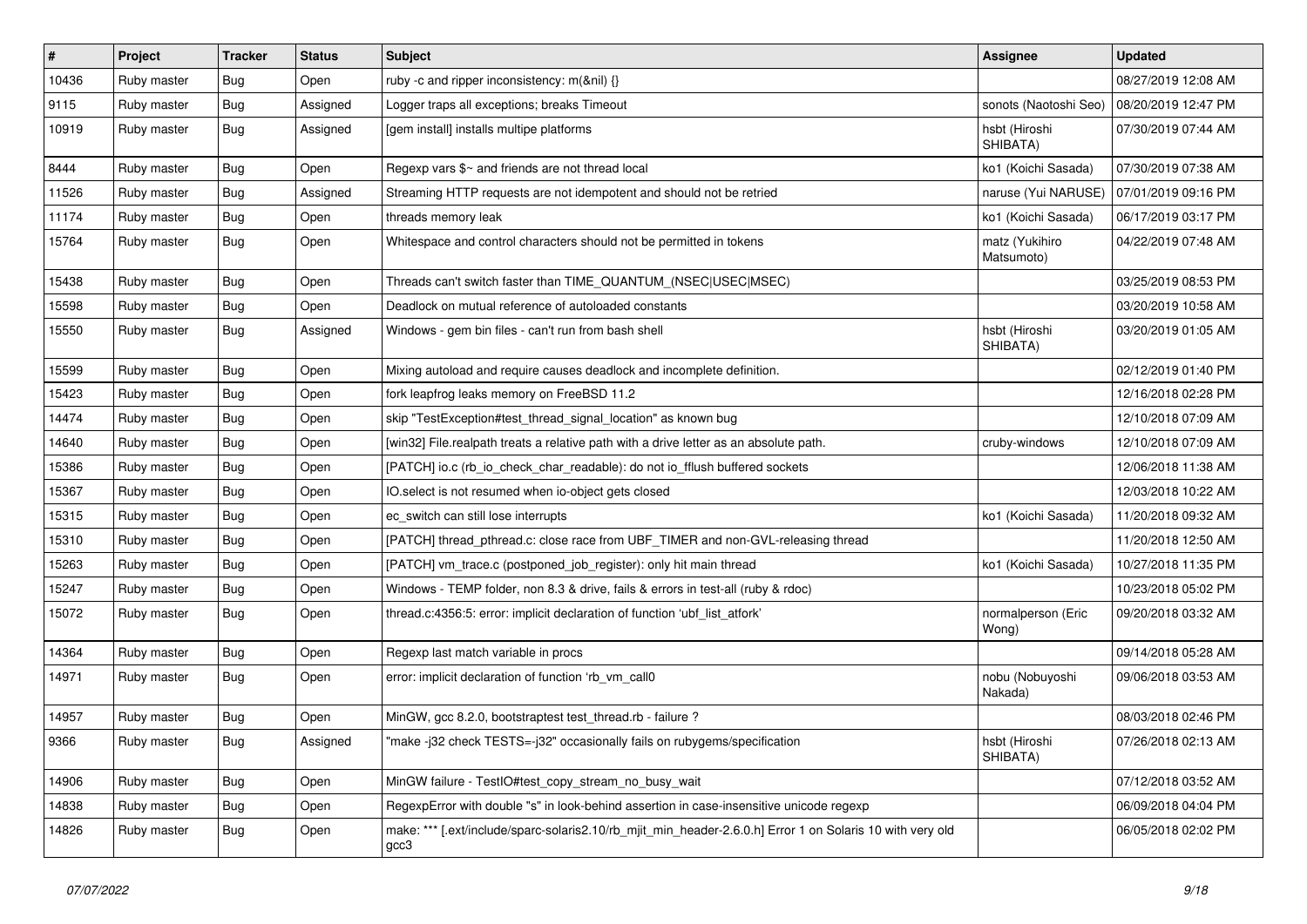| $\vert$ # | Project     | <b>Tracker</b> | <b>Status</b> | Subject                                                                                 | <b>Assignee</b>                     | <b>Updated</b>      |
|-----------|-------------|----------------|---------------|-----------------------------------------------------------------------------------------|-------------------------------------|---------------------|
| 14543     | Ruby master | Bug            | Assigned      | `make commit` show error of `common-srcs`                                               | nobu (Nobuyoshi<br>Nakada)          | 06/02/2018 04:17 AM |
| 14761     | Ruby master | Bug            | Open          | TestThread#test join limits hangs up on Solaris 10 with gcc                             |                                     | 05/16/2018 05:23 AM |
| 14727     | Ruby master | <b>Bug</b>     | Assigned      | TestQueue#test_queue_with_trap always timeout on Windows10                              | ko1 (Koichi Sasada)                 | 05/01/2018 02:59 AM |
| 14681     | Ruby master | <b>Bug</b>     | Open          | 'syswrite': stream closed in another thread (IOError)                                   |                                     | 04/22/2018 12:12 AM |
| 14679     | Ruby master | Bug            | Assigned      | StdLib gems should properly specify their dependencies                                  | hsbt (Hiroshi<br>SHIBATA)           | 04/11/2018 01:14 PM |
| 4173      | Ruby master | Bug            | Open          | TestProcess#test_wait_and_sigchild 00000000                                             |                                     | 03/15/2018 08:29 AM |
| 14422     | Ruby master | Bug            | Open          | Ruby configuration options should not be reused for gem builds                          |                                     | 03/05/2018 03:32 PM |
| 8782      | Ruby master | <b>Bug</b>     | Assigned      | Don't set rl_getc_function on editline                                                  | kouji (Kouji Takao)                 | 01/05/2018 09:00 PM |
| 7976      | Ruby master | Bug            | Assigned      | TracePoint call is at call point, not call site                                         | ko1 (Koichi Sasada)                 | 01/05/2018 09:00 PM |
| 7964      | Ruby master | <b>Bug</b>     | Assigned      | Writing an ASCII-8BIT String to a StringIO created from a UTF-8 String                  | nobu (Nobuyoshi<br>Nakada)          | 01/05/2018 09:00 PM |
| 6360      | Ruby master | <b>Bug</b>     | Assigned      | Debug information build even without requesting it                                      | nobu (Nobuyoshi<br>Nakada)          | 01/05/2018 09:00 PM |
| 5317      | Ruby master | Bug            | Assigned      |                                                                                         | nobu (Nobuyoshi<br>Nakada)          | 01/05/2018 09:00 PM |
| 9955      | Ruby master | Bug            | Assigned      | issue building dll on mingw, library not found                                          | nobu (Nobuyoshi<br>Nakada)          | 01/05/2018 09:00 PM |
| 9944      | Ruby master | <b>Bug</b>     | Assigned      | in ruby for windows in "system" a redirection to append a file works incorrectly        | cruby-windows                       | 01/05/2018 09:00 PM |
| 9507      | Ruby master | <b>Bug</b>     | Open          | Ruby 2.1.0 is broken on ARMv5: tried to create Proc object without a block              | charliesome (Charlie<br>Somerville) | 01/05/2018 09:00 PM |
| 9189      | Ruby master | <b>Bug</b>     | Assigned      | Build failure on Windows in case of nonascii TEMP environment.                          |                                     | 01/05/2018 09:00 PM |
| 7892      | Ruby master | <b>Bug</b>     | Open          | MIME encoding bug of NKF.nkf                                                            | naruse (Yui NARUSE)                 | 12/25/2017 06:15 PM |
| 7859      | Ruby master | <b>Bug</b>     | Assigned      | Readline: Incorrect arrow key behavior in vi_editing_mode insert mode with Readline 6.2 | kouji (Kouji Takao)                 | 12/25/2017 06:15 PM |
| 7742      | Ruby master | <b>Bug</b>     | Open          | System encoding (Windows-1258) is not recognized by Ruby to convert back to UTF-8       | duerst (Martin Dürst)               | 12/25/2017 06:15 PM |
| 6351      | Ruby master | <b>Bug</b>     | Assigned      | transcode table generator does not support multi characters of Unicode                  | duerst (Martin Dürst)               | 12/25/2017 06:15 PM |
| 4040      | Ruby master | <b>Bug</b>     | Assigned      | SystemStackError with Hash[*a] for Large _a_                                            | ko1 (Koichi Sasada)                 | 12/25/2017 06:14 PM |
| 13571     | Ruby master | <b>Bug</b>     | Open          | Script arguments, encoding, windows / MinGW                                             |                                     | 11/12/2017 10:53 PM |
| 14083     | Ruby master | <b>Bug</b>     | Open          | Refinement in block calling incorrect method                                            |                                     | 11/05/2017 07:36 PM |
| 14064     | Ruby master | <b>Bug</b>     | Open          | test-all with and without -j - incorrect assertions and missing test methods            |                                     | 11/03/2017 10:54 PM |
| 14049     | Ruby master | <b>Bug</b>     | Open          | SEGV svn 60401 require_relative                                                         |                                     | 10/26/2017 05:25 PM |
| 7968      | Ruby master | Bug            | Assigned      | Poor UDPSocket#send performance in ruby 2.0.0 on windows                                | cruby-windows                       | 10/23/2017 12:23 AM |
| 13644     | Ruby master | Bug            | Open          | Windows - Setting Time.now                                                              |                                     | 06/11/2017 03:43 AM |
| 13542     | Ruby master | <b>Bug</b>     | Open          | MinGW trunk Builds - Summary of Issues                                                  |                                     | 05/19/2017 07:04 PM |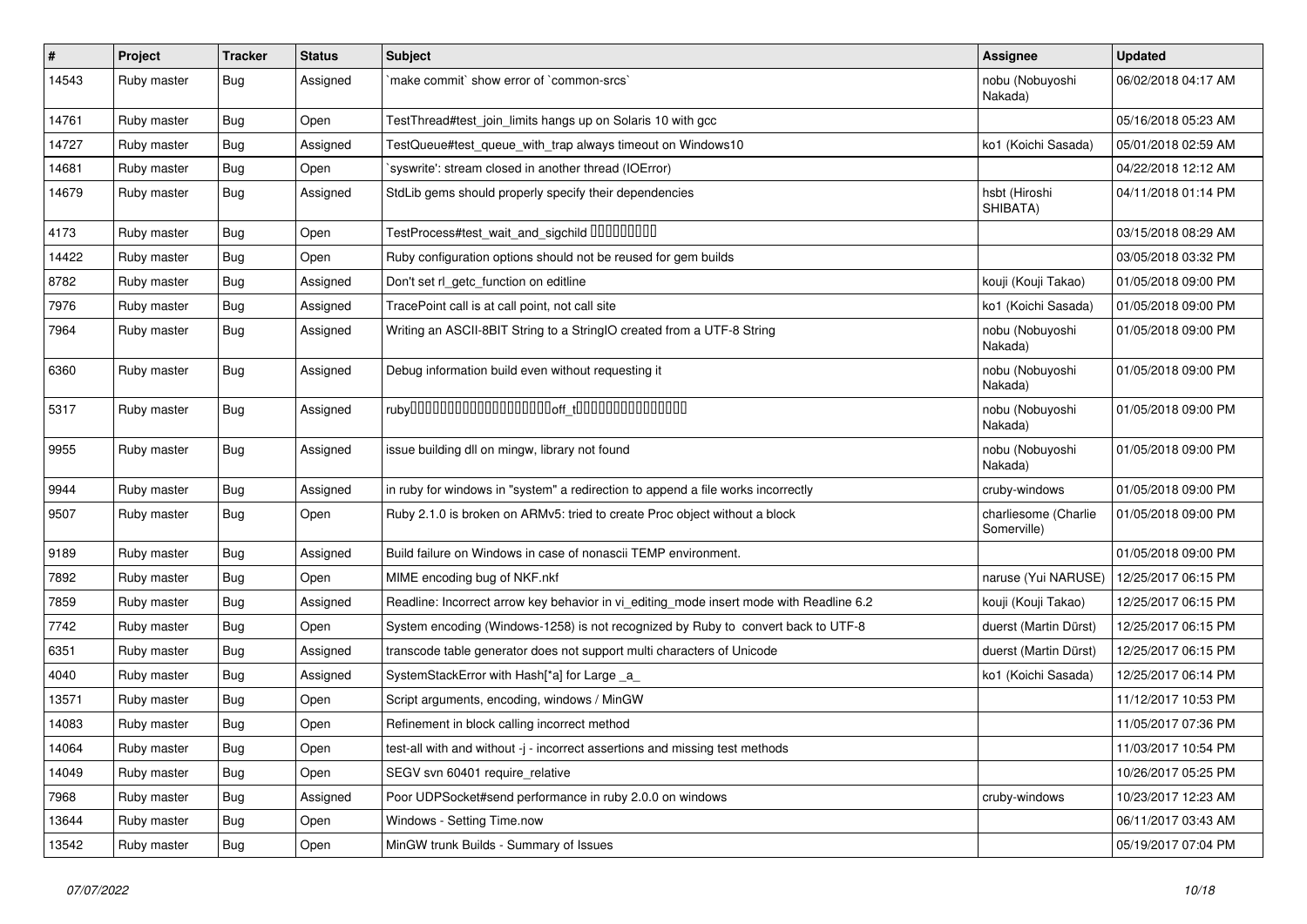| $\sharp$ | Project     | <b>Tracker</b> | <b>Status</b> | <b>Subject</b>                                                                                        | Assignee                      | <b>Updated</b>      |
|----------|-------------|----------------|---------------|-------------------------------------------------------------------------------------------------------|-------------------------------|---------------------|
| 12725    | Ruby master | Bug            | Assigned      | Trying to use ./miniruby before it exists                                                             | nobu (Nobuyoshi<br>Nakada)    | 04/28/2017 01:45 PM |
| 12582    | Ruby master | Bug            | Assigned      | OpenSSL Authenticated Encryption should check for tag length                                          | rhenium (Kazuki<br>Yamaguchi) | 04/28/2017 01:45 PM |
| 12473    | Ruby master | <b>Bug</b>     | Assigned      | Test failure on fedora with TestTimeExtension#test_huge_precision                                     | nobu (Nobuyoshi<br>Nakada)    | 04/28/2017 01:45 PM |
| 13500    | Ruby master | Bug            | Open          | MinGW TestArity#test_proc_err_mess stops testing                                                      |                               | 04/26/2017 03:27 PM |
| 13485    | Ruby master | <b>Bug</b>     | Open          | MinGW TestEnumerable#test callcc SEGV info                                                            |                               | 04/19/2017 04:17 PM |
| 13164    | Ruby master | Bug            | Open          | A second `SystemStackError` exception results in `Segmentation fault (core dumped)`                   |                               | 04/14/2017 01:05 PM |
| 13269    | Ruby master | Bug            | Assigned      | test/readline/test_readline.rb and mingw                                                              | nobu (Nobuyoshi<br>Nakada)    | 03/13/2017 08:56 AM |
| 13151    | Ruby master | <b>Bug</b>     | Open          | File.writable? doesn't report correctly if a directory is writable on Windows.                        |                               | 01/23/2017 05:46 PM |
| 12852    | Ruby master | <b>Bug</b>     | Open          | URI.parse can't handle non-ascii URIs                                                                 | akira (akira yamada)          | 12/12/2016 06:39 PM |
| 9760     | Ruby master | Bug            | Open          | mkmf does not allow for linking against custom libraries when a system library is present             |                               | 05/24/2016 08:11 AM |
| 12280    | Ruby master | <b>Bug</b>     | Open          | IO.copy_stream(IO, IO) fails with "pread() not implemented"                                           |                               | 04/28/2016 05:51 AM |
| 11704    | Ruby master | Bug            | Assigned      | Refinements only get "used" once in loop                                                              | matz (Yukihiro<br>Matsumoto)  | 04/14/2016 02:45 AM |
| 12179    | Ruby master | Bug            | Open          | Build failure due to VPATH expansion                                                                  |                               | 04/14/2016 01:55 AM |
| 12040    | Ruby master | Bug            | Assigned      | [Win32] File.stat fails on a mounted volume                                                           | cruby-windows                 | 02/01/2016 08:13 AM |
| 11582    | Ruby master | <b>Bug</b>     | Open          | On Solaris, Rational#** returns -Infinity for Rational(0) when passed a negative Float                |                               | 10/13/2015 03:12 AM |
| 11514    | Ruby master | <b>Bug</b>     | Open          | AIX6.1 - Ruby 2.2.3 - Segmentation fault in : byteslice                                               |                               | 09/18/2015 07:39 AM |
| 11438    | Ruby master | <b>Bug</b>     | Open          | native_thread_init_stack() get machine.stack_start unequal to thread's stack start address, x86 win32 | cruby-windows                 | 08/13/2015 07:31 AM |
| 11269    | Ruby master | <b>Bug</b>     | Assigned      | ruby_init_setproctitle() should be called before require_libraries()                                  | kosaki (Motohiro<br>KOSAKI)   | 06/17/2015 03:01 AM |
| 11183    | Ruby master | <b>Bug</b>     | Open          |                                                                                                       |                               | 05/26/2015 08:32 AM |
| 11177    | Ruby master | Bug            | Open          | <b>DATALEOFILILILILILILI</b>                                                                          |                               | 05/25/2015 03:49 AM |
| 10009    | Ruby master | Bug            | Open          | IO operation is 10x slower in multi-thread environment                                                | ko1 (Koichi Sasada)           | 05/21/2015 07:19 AM |
| 11142    | Ruby master | Bug            | Open          | Command line argument parser on windows handles double quotes inconsistently.                         | usa (Usaku<br>NAKAMURA)       | 05/12/2015 04:09 PM |
| 18897    | Ruby master | Feature        | Open          | Add a new instruction for sending messages to ephemeral stack arrays                                  |                               | 07/05/2022 10:11 PM |
| 18004    | Ruby master | Feature        | Open          | Add Async to the stdlib                                                                               |                               | 07/05/2022 05:09 PM |
| 18773    | Ruby master | Feature        | Assigned      | deconstruct to receive a range                                                                        | ktsj (Kazuki Tsujimoto)       | 07/04/2022 05:38 PM |
| 17753    | Ruby master | Feature        | Open          | Add Module#namespace                                                                                  |                               | 07/04/2022 01:42 AM |
| 18894    | Ruby master | Feature        | Open          | Object#make_shareable                                                                                 |                               | 07/02/2022 11:42 PM |
| 18814    | Ruby master | Feature        | Open          | Ractor: add method to query incoming message queue size                                               |                               | 06/30/2022 10:58 AM |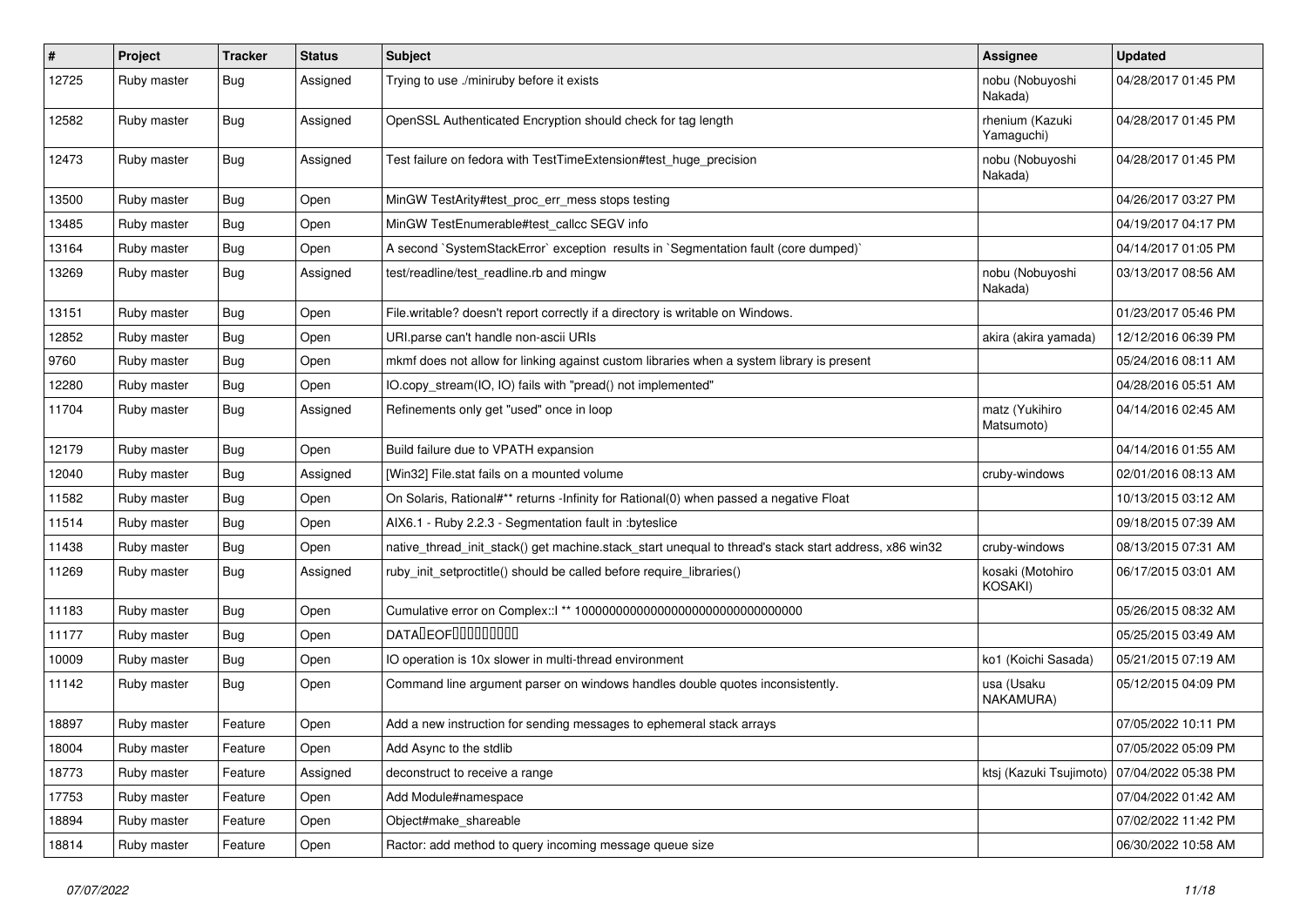| #     | Project     | <b>Tracker</b> | <b>Status</b> | Subject                                                                            | <b>Assignee</b>                   | <b>Updated</b>      |
|-------|-------------|----------------|---------------|------------------------------------------------------------------------------------|-----------------------------------|---------------------|
| 18885 | Ruby master | Feature        | Open          | Long lived fork advisory API (potential Copy on Write optimizations)               |                                   | 06/30/2022 09:27 AM |
| 18559 | Ruby master | Feature        | Open          | Allocation tracing: Objects created by the parser are attributed to Kernel.require |                                   | 06/28/2022 12:21 PM |
| 17326 | Ruby master | Feature        | Open          | Add Kernel#must! to the standard library                                           |                                   | 06/22/2022 04:10 PM |
| 18809 | Ruby master | Feature        | Open          | Add Numeric#ceildiv                                                                |                                   | 06/21/2022 06:21 PM |
| 18832 | Ruby master | Feature        | Open          | Do not have class/module keywords consider ancestors of Object                     |                                   | 06/21/2022 05:50 AM |
| 15330 | Ruby master | Feature        | Open          | autoload_relative                                                                  | matz (Yukihiro<br>Matsumoto)      | 06/19/2022 11:25 PM |
| 18841 | Ruby master | Feature        | Open          | Proposal: autoload relative                                                        |                                   | 06/19/2022 11:22 PM |
| 18644 | Ruby master | Feature        | Open          | Coerce anything callable to a Proc                                                 |                                   | 06/18/2022 05:28 PM |
| 18831 | Ruby master | Feature        | Open          | Block argument to 'yield'                                                          |                                   | 06/18/2022 03:12 AM |
| 18159 | Ruby master | Feature        | Open          | Integrate functionality of dead_end gem into Ruby                                  | matz (Yukihiro<br>Matsumoto)      | 06/17/2022 02:06 PM |
| 18835 | Ruby master | Feature        | Open          | Add InstructionSequence#type method                                                |                                   | 06/16/2022 10:30 PM |
| 17525 | Ruby master | Feature        | Open          | Implement Happy Eyeballs Version 2 (RFC8305) in Socket.tcp                         | Glass_saga (Masaki<br>Matsushita) | 06/16/2022 01:08 AM |
| 17472 | Ruby master | Feature        | Open          | HashWithIndifferentAccess like Hash extension                                      |                                   | 06/16/2022 01:08 AM |
| 17468 | Ruby master | Feature        | Open          | Deprecate RUBY_DEVEL                                                               |                                   | 06/16/2022 01:08 AM |
| 16476 | Ruby master | Feature        | Open          | Socket.getaddrinfo cannot be interrupted by Timeout.timeout                        | Glass_saga (Masaki<br>Matsushita) | 06/16/2022 01:08 AM |
| 16005 | Ruby master | Feature        | Open          | A variation of Time.iso8601 that can parse yyyy-MM-dd HH:mm:ss                     |                                   | 06/16/2022 01:08 AM |
| 16495 | Ruby master | Feature        | Open          | Inconsistent quotes in error messages                                              | matz (Yukihiro<br>Matsumoto)      | 06/15/2022 04:21 PM |
| 18825 | Ruby master | Feature        | Open          | Specialized instruction for "array literal + `.hash`"                              |                                   | 06/14/2022 05:24 PM |
| 18822 | Ruby master | Feature        | Open          | Ruby lack a proper method to percent-encode strings for URIs (RFC 3986)            |                                   | 06/09/2022 02:42 PM |
| 16597 | Ruby master | Feature        | Open          | missing poll()                                                                     |                                   | 06/09/2022 09:14 AM |
| 18821 | Ruby master | Feature        | Open          | Expose Pattern Matching interfaces in core classes                                 |                                   | 06/09/2022 07:24 AM |
| 16150 | Ruby master | Feature        | Open          | Add a way to request a frozen string from to_s                                     |                                   | 06/03/2022 04:42 PM |
| 18815 | Ruby master | Feature        | Open          | instance_{eval,exec} vs Proc#>>                                                    |                                   | 06/02/2022 05:17 PM |
| 18812 | Ruby master | Feature        | Open          | Add ability to trace exit locations for YJIT                                       |                                   | 06/01/2022 02:42 PM |
| 14602 | Ruby master | Feature        | Open          | Version of dig that raises error if a key is not present                           |                                   | 05/25/2022 12:02 PM |
| 18798 | Ruby master | Feature        | Open          | 'UnboundMethod#==' with inherited classes                                          |                                   | 05/25/2022 12:32 AM |
| 18774 | Ruby master | Feature        | Open          | Add Queue#pop(timeout:)                                                            |                                   | 05/20/2022 12:27 AM |
| 17363 | Ruby master | Feature        | Assigned      | Timeouts                                                                           | ko1 (Koichi Sasada)               | 05/14/2022 09:06 AM |
| 17316 | Ruby master | Feature        | Open          | On memoization                                                                     |                                   | 05/13/2022 11:32 AM |
| 18776 | Ruby master | Feature        | Open          | <b>Object Shapes</b>                                                               |                                   | 05/13/2022 01:11 AM |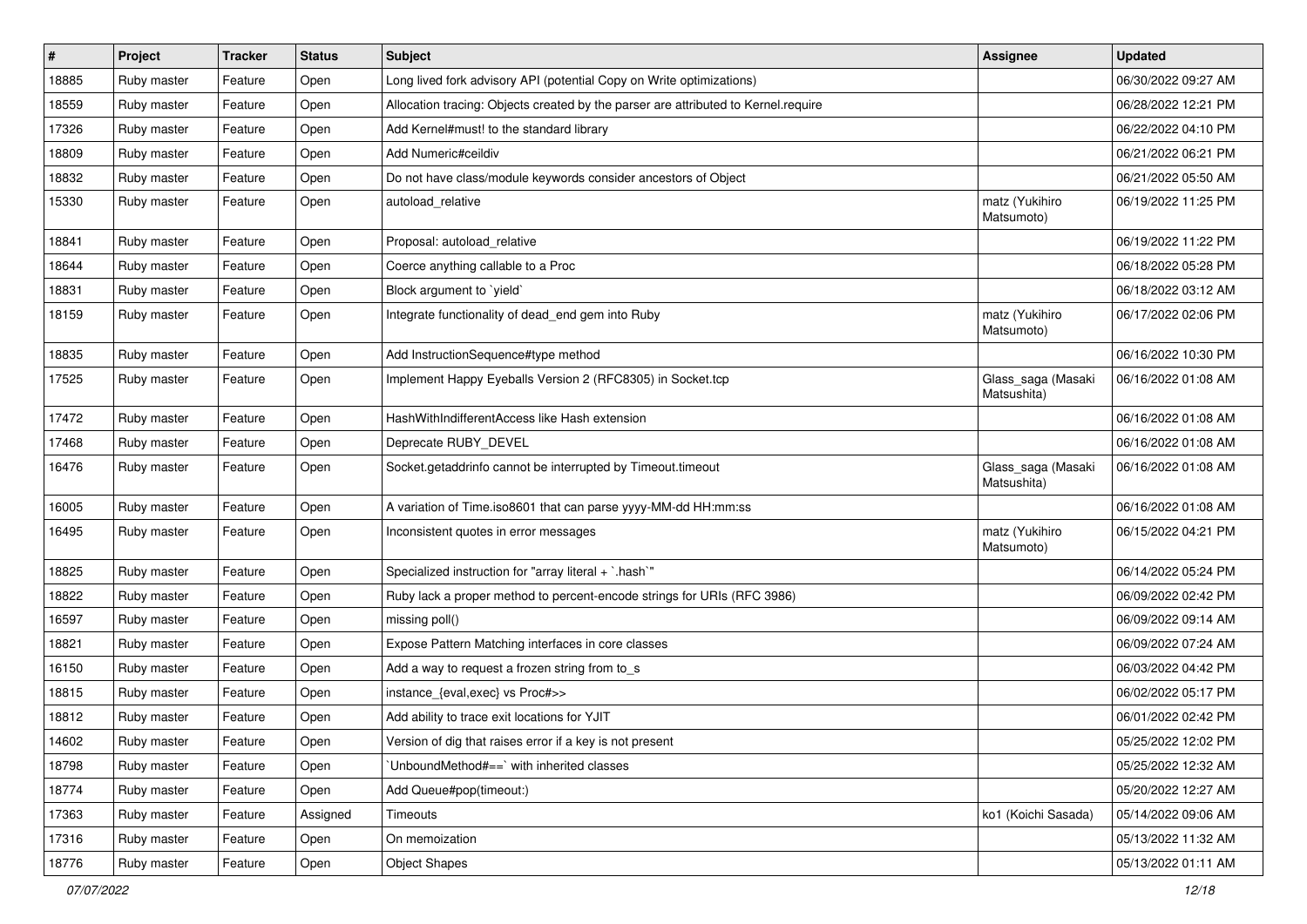| $\sharp$ | Project     | <b>Tracker</b> | <b>Status</b> | <b>Subject</b>                                                                            | <b>Assignee</b>              | <b>Updated</b>      |
|----------|-------------|----------------|---------------|-------------------------------------------------------------------------------------------|------------------------------|---------------------|
| 18654    | Ruby master | Feature        | Open          | Enhancements to prettyprint                                                               | akr (Akira Tanaka)           | 05/12/2022 01:44 PM |
| 18642    | Ruby master | Feature        | Open          | Named ripper fields                                                                       |                              | 05/12/2022 01:37 PM |
| 18690    | Ruby master | Feature        | Open          | Allow `Kernel#then` to take arguments                                                     |                              | 05/10/2022 06:16 PM |
| 18384    | Ruby master | Feature        | Open          | Pattern Match Object                                                                      |                              | 05/07/2022 06:01 PM |
| 18762    | Ruby master | Feature        | Open          | Add an Array#undigits that compliments Integer#digits                                     |                              | 05/03/2022 08:08 PM |
| 18757    | Ruby master | Feature        | Open          | Introduce %R percent literal for anchored regular expression patterns                     |                              | 04/27/2022 05:30 PM |
| 18685    | Ruby master | Feature        | Open          | Enumerator.product: Cartesian product of enumerables                                      |                              | 04/26/2022 07:02 AM |
| 18683    | Ruby master | Feature        | Open          | Allow to create hashes with a specific capacity.                                          |                              | 04/22/2022 02:34 PM |
| 18668    | Ruby master | Feature        | Open          | Merge `io-nonblock` gems into core                                                        |                              | 04/21/2022 10:02 AM |
| 18630    | Ruby master | Feature        | Open          | Introduce general `IO#timeout` and `IO#timeout=`for all (non-)blocking operations.        |                              | 04/21/2022 09:36 AM |
| 10548    | Ruby master | Feature        | Open          | remove callcc (Callcc is now going obsoleted. Please use Fiber.)                          |                              | 04/18/2022 09:07 AM |
| 18736    | Ruby master | Feature        | Open          | self-p for method chain                                                                   |                              | 04/15/2022 11:09 AM |
| 17849    | Ruby master | Feature        | Open          | Fix Timeout.timeout so that it can be used in threaded Web servers                        | matz (Yukihiro<br>Matsumoto) | 04/10/2022 06:26 AM |
| 18675    | Ruby master | Feature        | Open          | Add new exception class for resolv timeouts                                               |                              | 04/01/2022 11:22 PM |
| 16978    | Ruby master | Feature        | Open          | Ruby should not use realpath for FILE                                                     | nobu (Nobuyoshi<br>Nakada)   | 04/01/2022 11:30 AM |
| 18594    | Ruby master | Feature        | Open          | Add a #to_h method on URI::Generic                                                        |                              | 03/31/2022 01:18 PM |
| 18571    | Ruby master | Feature        | Assigned      | Removed the bundled sources from release package after Ruby 3.2                           | hsbt (Hiroshi<br>SHIBATA)    | 03/28/2022 06:23 AM |
| 18659    | Ruby master | Feature        | Open          | Create a Binding at the time of an exception and make it available to Rescue              |                              | 03/25/2022 10:55 AM |
| 18179    | Ruby master | Feature        | Open          | Add Math methods to Numeric                                                               |                              | 03/24/2022 02:54 PM |
| 18462    | Ruby master | Feature        | Open          | Proposal to merge WASI based WebAssembly support                                          |                              | 03/24/2022 03:05 AM |
| 18639    | Ruby master | Feature        | Open          | Update Unicode data to Unicode Version 15.0.0                                             | duerst (Martin Dürst)        | 03/22/2022 07:38 PM |
| 17548    | Ruby master | Feature        | Open          | Need simple way to include symlink directories in Dir.glob                                |                              | 03/21/2022 01:35 PM |
| 18640    | Ruby master | Feature        | Open          | default empty string argument for `String#sub` and `String#sub!`, e.g. `"hello".sub("I")` |                              | 03/19/2022 02:33 AM |
| 18647    | Ruby master | Feature        | Open          | Non-recursive option for iseq-targeted Tracepoints in ruby 2.6+                           |                              | 03/18/2022 09:41 AM |
| 18576    | Ruby master | Feature        | Open          | Rename `ASCII-8BIT` encoding to `BINARY`                                                  |                              | 03/17/2022 03:06 PM |
| 18583    | Ruby master | Feature        | Open          | Pattern-matching: API for custom unpacking strategies?                                    |                              | 03/17/2022 01:10 PM |
| 15592    | Ruby master | Feature        | Open          | mode where "autoload" behaves like an immediate "require"                                 |                              | 03/16/2022 09:58 AM |
| 18617    | Ruby master | Feature        | Open          | Allow multiples keys in Hash#[] acting like Hash#dig                                      |                              | 03/10/2022 01:36 PM |
| 18603    | Ruby master | Feature        | Open          | Allow syntax like obj.method(arg)=value                                                   |                              | 02/27/2022 05:04 PM |
| 18597    | Ruby master | Feature        | Open          | Strings need a named method like 'dup' that doesn't duplicate if receiver is mutable      |                              | 02/26/2022 11:56 PM |
| 18498    | Ruby master | Feature        | Open          | Introduce a public WeakKeysMap that compares by equality                                  |                              | 02/20/2022 04:06 PM |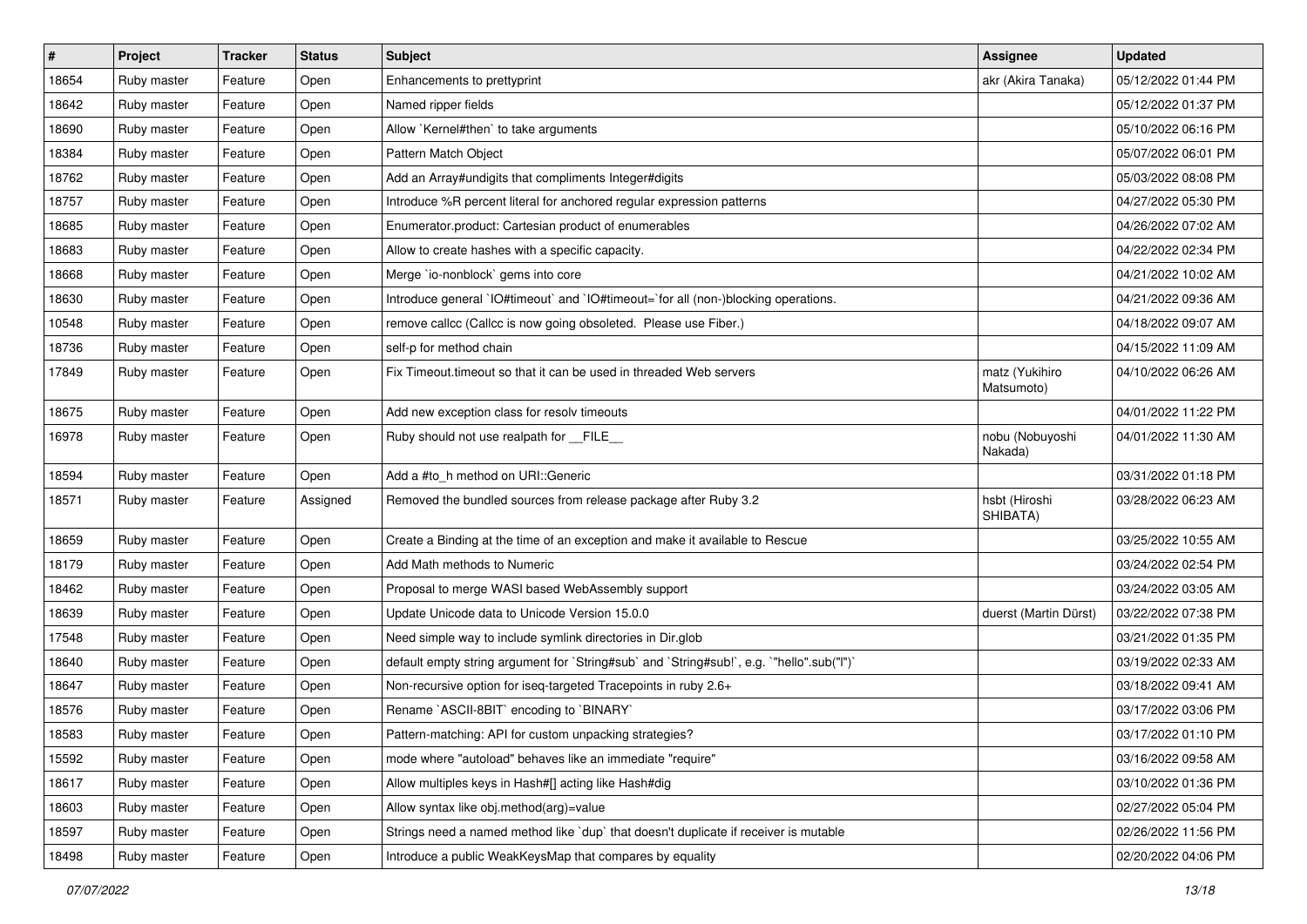| $\sharp$ | Project     | <b>Tracker</b> | <b>Status</b> | Subject                                                                    | <b>Assignee</b>                         | <b>Updated</b>      |
|----------|-------------|----------------|---------------|----------------------------------------------------------------------------|-----------------------------------------|---------------------|
| 18593    | Ruby master | Feature        | Open          | Add back URI.escape                                                        |                                         | 02/18/2022 07:45 PM |
| 16989    | Ruby master | Feature        | Open          | Sets: need $\Psi$ <sup>[]</sup>                                            | knu (Akinori MUSHA)                     | 02/18/2022 02:57 AM |
| 18568    | Ruby master | Feature        | Open          | Explore lazy RubyGems boot to reduce need for --disable-gems               |                                         | 02/17/2022 07:15 AM |
| 18463    | Ruby master | Feature        | Open          | Random number generation with xoshiro                                      |                                         | 02/13/2022 09:12 AM |
| 18573    | Ruby master | Feature        | Open          | Object#pack1                                                               |                                         | 02/08/2022 08:51 AM |
| 18438    | Ruby master | Feature        | Open          | Add `Exception#additional message` to show additional error information    |                                         | 02/07/2022 02:55 AM |
| 18368    | Ruby master | Feature        | Open          | Range#step semantics for non-Numeric ranges                                |                                         | 02/02/2022 03:42 PM |
| 18564    | Ruby master | Feature        | Open          | Add Exception#detailed_message                                             | mame (Yusuke<br>Endoh)                  | 02/01/2022 08:06 PM |
| 18402    | Ruby master | Feature        | Open          | <b>Argument Labels</b>                                                     |                                         | 01/31/2022 06:14 PM |
| 18554    | Ruby master | Feature        | Open          | Move unicode_normalize to a default gem                                    |                                         | 01/31/2022 05:51 PM |
| 18515    | Ruby master | Feature        | Open          | Add Range#reverse_each implementation for performance                      |                                         | 01/31/2022 02:23 AM |
| 18285    | Ruby master | Feature        | Open          | NoMethodError#message uses a lot of CPU/is really expensive to call        |                                         | 01/30/2022 12:45 PM |
| 18551    | Ruby master | Feature        | Open          | Make Range#reverse_each to raise an exception if endless                   |                                         | 01/28/2022 11:13 PM |
| 18136    | Ruby master | Feature        | Open          | take while after                                                           |                                         | 01/28/2022 06:23 AM |
| 18408    | Ruby master | Feature        | Assigned      | Allow pattern match to set instance variables                              | ktsj (Kazuki Tsujimoto)                 | 01/26/2022 07:07 PM |
| 18181    | Ruby master | Feature        | Open          | Introduce Enumerable#min_with_value, max_with_value, and minmax_with_value |                                         | 01/25/2022 07:33 AM |
| 16757    | Ruby master | Feature        | Open          | Add intersection to Range                                                  |                                         | 01/22/2022 07:26 AM |
| 14394    | Ruby master | Feature        | Open          | Class.descendants                                                          | ko1 (Koichi Sasada)                     | 01/20/2022 10:46 PM |
| 18494    | Ruby master | Feature        | Open          | [RFC] ENV["RUBY_GC_"]= changes GC parameters dynamically                   |                                         | 01/17/2022 11:15 PM |
| 15559    | Ruby master | Feature        | Open          | Logical XOR (^^) operator                                                  |                                         | 01/16/2022 03:20 AM |
| 16986    | Ruby master | Feature        | Open          | Anonymous Struct literal                                                   | matz (Yukihiro<br>Matsumoto)            | 01/15/2022 04:57 PM |
| 18478    | Ruby master | Feature        | Open          | Module#constant pairs                                                      |                                         | 01/11/2022 07:55 PM |
| 18477    | Ruby master | Feature        | Open          | Float#sqrt and Integer#sqrt                                                |                                         | 01/11/2022 07:34 PM |
| 18439    | Ruby master | Feature        | Open          | Support YJIT for VC++                                                      | maximecb (Maxime<br>Chevalier-Boisvert) | 01/10/2022 11:29 PM |
| 12125    | Ruby master | Feature        | Open          | Proposal: Shorthand operator for Object#method                             |                                         | 01/07/2022 06:23 PM |
| 17473    | Ruby master | Feature        | Open          | Make Pathname to embedded class of Ruby                                    | akr (Akira Tanaka)                      | 01/07/2022 09:25 AM |
| 18459    | Ruby master | Feature        | Assigned      | IRB autocomplete dropdown colour options                                   | aycabta (aycabta.)                      | 01/05/2022 02:15 AM |
| 12901    | Ruby master | Feature        | Open          | Anonymous functions without scope lookup overhead                          |                                         | 01/01/2022 12:30 PM |
| 14982    | Ruby master | Feature        | Open          | Improve namespace system in ruby to avoiding top-level names chaos         | matz (Yukihiro<br>Matsumoto)            | 12/31/2021 05:39 PM |
| 18440    | Ruby master | Feature        | Open          | YJIT is enabled if any YJIT tuning options are set                         |                                         | 12/30/2021 08:17 PM |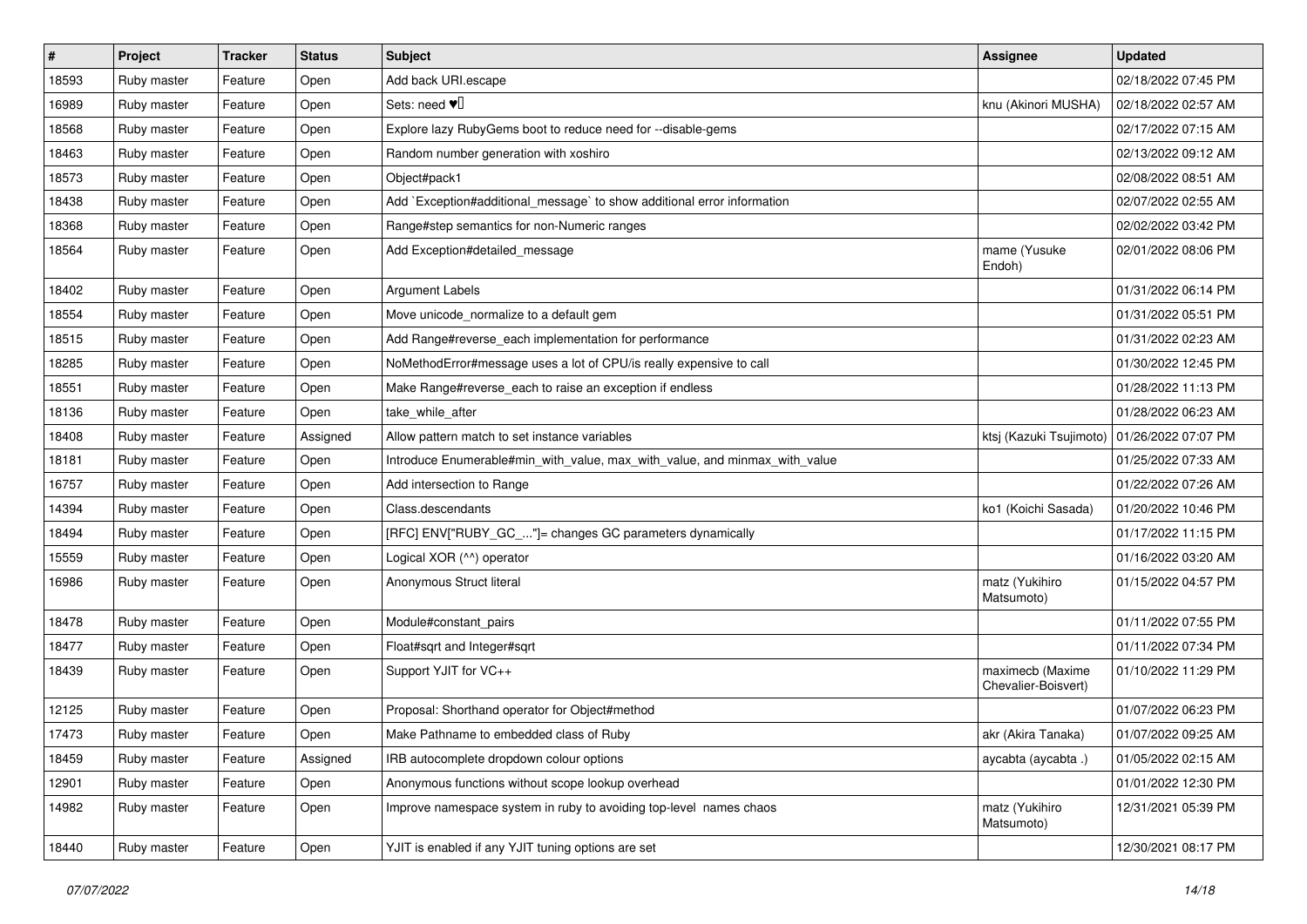| #     | Project     | <b>Tracker</b> | <b>Status</b> | <b>Subject</b>                                                                                                                                                                    | <b>Assignee</b>              | <b>Updated</b>      |
|-------|-------------|----------------|---------------|-----------------------------------------------------------------------------------------------------------------------------------------------------------------------------------|------------------------------|---------------------|
| 18376 | Ruby master | Feature        | Open          | Version comparison API                                                                                                                                                            |                              | 12/30/2021 10:33 AM |
| 18450 | Ruby master | Feature        | Assigned      | Force break in prettyprint                                                                                                                                                        | akr (Akira Tanaka)           | 12/29/2021 02:02 PM |
| 18332 | Ruby master | Feature        | Open          | a ? b                                                                                                                                                                             |                              | 12/29/2021 04:38 AM |
| 18423 | Ruby master | Feature        | Open          | Installing stable versions like 3.0.3 from source generates fatal error by make                                                                                                   |                              | 12/23/2021 11:44 PM |
| 16817 | Ruby master | Feature        | Open          | attr_predicate or attr_query or attr_something for ? methods                                                                                                                      |                              | 12/23/2021 11:44 PM |
| 16347 | Ruby master | Feature        | Open          | InmutableObject                                                                                                                                                                   |                              | 12/23/2021 11:44 PM |
| 16118 | Ruby master | Feature        | Open          | Array .difference allow custom comparison                                                                                                                                         |                              | 12/23/2021 11:44 PM |
| 15458 | Ruby master | Feature        | Open          | Automatic Exception#cause print in IRB                                                                                                                                            |                              | 12/23/2021 11:44 PM |
| 15419 | Ruby master | Feature        | Open          | Allow Kernel#tap to be invoked with arguments like Kernel#send                                                                                                                    |                              | 12/23/2021 11:43 PM |
| 15036 | Ruby master | Feature        | Open          | after upgrade when run apt upgrade metasploit                                                                                                                                     |                              | 12/23/2021 11:43 PM |
| 14465 | Ruby master | Feature        | Open          | rename/alias and then obsolete UDPSocket::send                                                                                                                                    |                              | 12/23/2021 11:43 PM |
| 14463 | Ruby master | Feature        | Open          | Allow comments to precede dots in member expressions                                                                                                                              |                              | 12/23/2021 11:43 PM |
| 14449 | Ruby master | Feature        | Open          | error when trying to run rails s                                                                                                                                                  |                              | 12/23/2021 11:43 PM |
| 12867 | Ruby master | Feature        | Open          | Add ability to check validity of a URL                                                                                                                                            |                              | 12/23/2021 11:43 PM |
| 12057 | Ruby master | Feature        | Open          | Allow methods with `yield` to be called without a block                                                                                                                           |                              | 12/23/2021 11:43 PM |
| 12021 | Ruby master | Feature        | Open          | Final instance variables                                                                                                                                                          |                              | 12/23/2021 11:43 PM |
| 12019 | Ruby master | Feature        | Open          | Better low-level support for writing concurrent libraries                                                                                                                         | matz (Yukihiro<br>Matsumoto) | 12/23/2021 11:43 PM |
| 11627 | Ruby master | Feature        | Open          | make `nonzero` an alias of `nonzero?`                                                                                                                                             | matz (Yukihiro<br>Matsumoto) | 12/23/2021 11:43 PM |
| 11026 | Ruby master | Feature        | Open          | How atomic should dynamic regexp with "once" flag be?                                                                                                                             |                              | 12/23/2021 11:43 PM |
| 10829 | Ruby master | Feature        | Open          | Add to_proc method to the Array class                                                                                                                                             |                              | 12/23/2021 11:43 PM |
| 10634 | Ruby master | Feature        | Open          | Baselining with Benchmark                                                                                                                                                         |                              | 12/23/2021 11:43 PM |
| 10528 | Ruby master | Feature        | Open          | Allow line breaks instead of commas in arrays, hashes, argument lists, etc.                                                                                                       |                              | 12/23/2021 11:43 PM |
| 10477 | Ruby master | Feature        | Open          | Implicit interfaces                                                                                                                                                               |                              | 12/23/2021 11:43 PM |
| 10371 | Ruby master | Feature        | Open          | Use Thread#handle_interrupt in MonitorMixin                                                                                                                                       |                              | 12/23/2021 11:43 PM |
| 10273 | Ruby master | Feature        | Open          | Immutable Ruby                                                                                                                                                                    |                              | 12/23/2021 11:43 PM |
| 10217 | Ruby master | Feature        | Open          | Dir constructor similar to Pathname constructor                                                                                                                                   |                              | 12/23/2021 11:43 PM |
| 9947  | Ruby master | Feature        | Open          | Make `Object#send` and `Object#method` private                                                                                                                                    |                              | 12/23/2021 11:43 PM |
| 9941  | Ruby master | Feature        | Open          | Issue a warning when `module` or `class` keyword causes re-initialization of a constant that will become<br>the module/class name, instead of creating/reopening the module/class |                              | 12/23/2021 11:43 PM |
| 9804  | Ruby master | Feature        | Open          | File::CREATE as a synonym for File::CREAT                                                                                                                                         |                              | 12/23/2021 11:43 PM |
| 9686  | Ruby master | Feature        | Open          | Syntax for symbols used in hashes                                                                                                                                                 |                              | 12/23/2021 11:43 PM |
| 9402  | Ruby master | Feature        | Open          | A syntax to specify the default value of a hash                                                                                                                                   |                              | 12/23/2021 11:43 PM |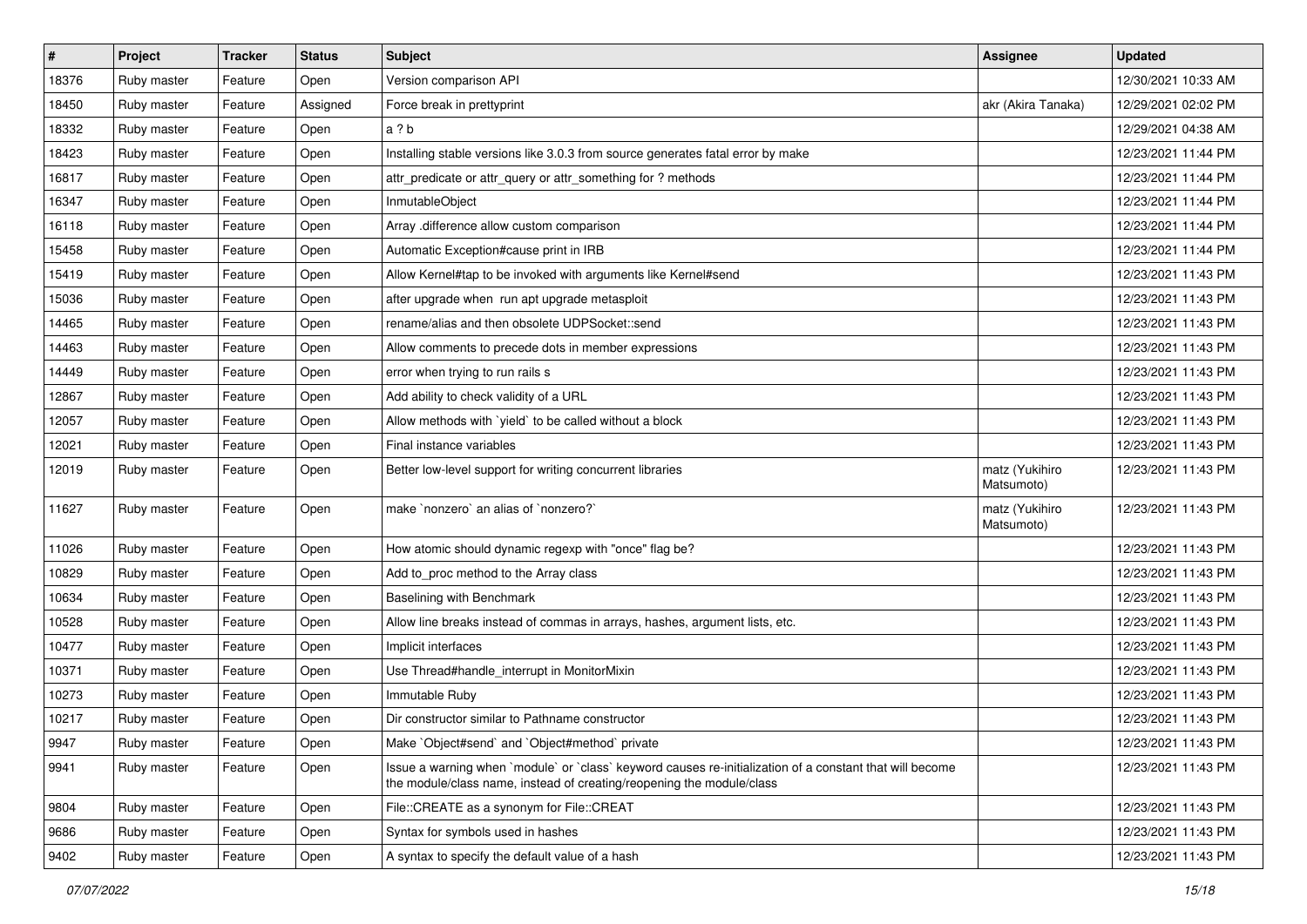| $\pmb{\#}$ | Project     | <b>Tracker</b> | <b>Status</b> | Subject                                                                                         | <b>Assignee</b>              | <b>Updated</b>      |
|------------|-------------|----------------|---------------|-------------------------------------------------------------------------------------------------|------------------------------|---------------------|
| 9401       | Ruby master | Feature        | Open          | Yet another syntax for literal anonymous functions (lambdas)                                    |                              | 12/23/2021 11:43 PM |
| 8961       | Ruby master | Feature        | Open          | Synchronizable module to easily wrap methods in a mutex                                         |                              | 12/23/2021 11:43 PM |
| 8947       | Ruby master | Feature        | Open          | make alias, alias_method, attr_* return name of the alias                                       |                              | 12/23/2021 11:43 PM |
| 8896       | Ruby master | Feature        | Open          | #tap with missing block                                                                         |                              | 12/23/2021 11:43 PM |
| 8848       | Ruby master | Feature        | Open          | Syntax for binary strings                                                                       |                              | 12/23/2021 11:43 PM |
| 8751       | Ruby master | Feature        | Open          | Add offsets to method#source_location                                                           |                              | 12/23/2021 11:43 PM |
| 8681       | Ruby master | Feature        | Open          | Net::HTTP should set TCP_NODELAY for requests with body                                         |                              | 12/23/2021 11:43 PM |
| 8640       | Ruby master | Feature        | Open          | Add Time#elapsed to return nanoseconds since creation                                           |                              | 12/23/2021 11:43 PM |
| 8635       | Ruby master | Feature        | Open          | attr accessor with default block                                                                |                              | 12/23/2021 11:43 PM |
| 8626       | Ruby master | Feature        | Open          | Add a Set coercion method to the standard lib: Set(possible_set)                                |                              | 12/23/2021 11:43 PM |
| 8619       | Ruby master | Feature        | Open          | <b>Standard Profiling API</b>                                                                   |                              | 12/23/2021 11:43 PM |
| 8570       | Ruby master | Feature        | Open          | Better mechanisms to safely load classes concurrently                                           |                              | 12/23/2021 11:43 PM |
| 8291       | Ruby master | Feature        | Open          | Allow retrieving the root Fiber of a Thread                                                     |                              | 12/23/2021 11:43 PM |
| 8275       | Ruby master | Feature        | Open          | Add Module#public_const_get                                                                     |                              | 12/23/2021 11:43 PM |
| 8259       | Ruby master | Feature        | Open          | Atomic attributes accessors                                                                     |                              | 12/23/2021 11:43 PM |
| 8088       | Ruby master | Feature        | Open          | Method#parameters (and friends) should provide useful information about core methods            |                              | 12/23/2021 11:43 PM |
| 7895       | Ruby master | Feature        | Open          | Exception#backtrace_locations to go with Thread#backtrace_locations and Kernel#caller_locations |                              | 12/23/2021 11:43 PM |
| 7845       | Ruby master | Feature        | Open          | Strip doesn't handle unicode space characters in ruby 1.9.2 & 1.9.3 (does in 1.9.1)             |                              | 12/23/2021 11:43 PM |
| 7747       | Ruby master | Feature        | Open          | Expanded API for Binding semantics                                                              |                              | 12/23/2021 11:43 PM |
| 12020      | Ruby master | Feature        | Assigned      | Documenting Ruby memory model                                                                   | ko1 (Koichi Sasada)          | 12/23/2021 11:40 PM |
| 9023       | Ruby master | Feature        | Assigned      | Array#tail                                                                                      | matz (Yukihiro<br>Matsumoto) | 12/23/2021 11:40 PM |
| 8272       | Ruby master | Feature        | Open          | Transfer feature tracking to CommonRuby                                                         |                              | 12/23/2021 11:40 PM |
| 8271       | Ruby master | Feature        | Assigned      | Proposal for moving to a more visible, formal process for feature requests                      | matz (Yukihiro<br>Matsumoto) | 12/23/2021 11:40 PM |
| 8263       | Ruby master | Feature        | Assigned      | Support discovering yield state of individual Fibers                                            | ko1 (Koichi Sasada)          | 12/23/2021 11:40 PM |
| 6308       | Ruby master | Feature        | Assigned      | Eliminate delegation from WeakRef                                                               | matz (Yukihiro<br>Matsumoto) | 12/23/2021 11:40 PM |
| 18411      | Ruby master | Feature        | Open          | Introduce `Fiber.blocking` for disabling scheduler.                                             |                              | 12/23/2021 05:10 PM |
| 17339      | Ruby master | Feature        | Assigned      | Semantic grouping with BigDecimal#to_s                                                          | mrkn (Kenta Murata)          | 12/20/2021 12:39 PM |
| 18418      | Ruby master | Feature        | Open          | Add Net::HTTP#security_level=                                                                   |                              | 12/19/2021 11:58 AM |
| 17785      | Ruby master | Feature        | Open          | Allow named parameters to be keywords                                                           | matz (Yukihiro<br>Matsumoto) | 12/17/2021 06:10 PM |
| 18410      | Ruby master | Feature        | Open          | Proposal to make inspect include underscores on numerics                                        |                              | 12/16/2021 09:07 AM |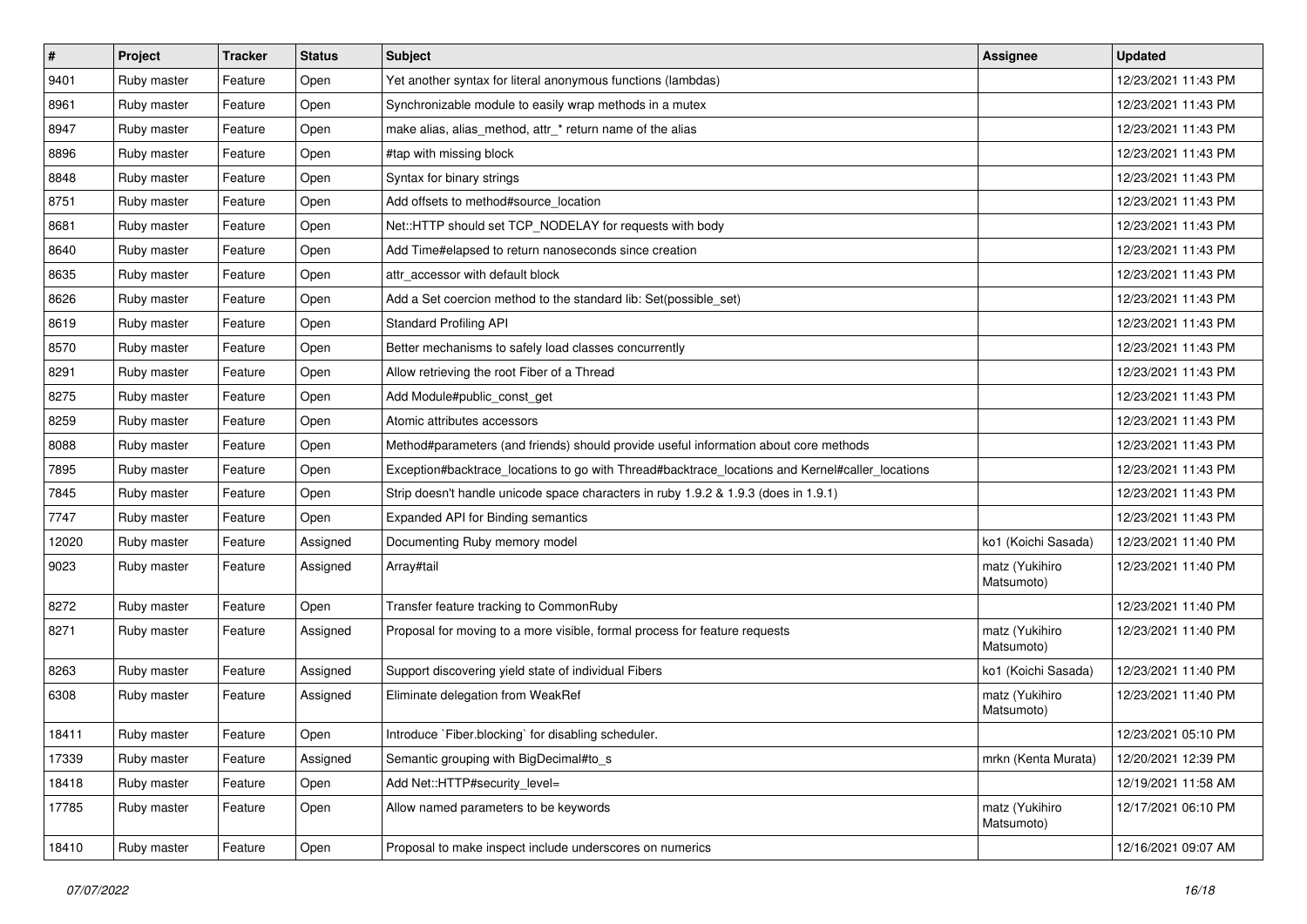| $\vert$ # | Project     | <b>Tracker</b> | <b>Status</b> | <b>Subject</b>                                                                                                                                                        | Assignee                      | <b>Updated</b>      |
|-----------|-------------|----------------|---------------|-----------------------------------------------------------------------------------------------------------------------------------------------------------------------|-------------------------------|---------------------|
| 18296     | Ruby master | Feature        | Open          | Custom exception formatting should override `Exception#full_message`.                                                                                                 |                               | 12/15/2021 08:49 PM |
| 12084     | Ruby master | Feature        | Open          | Class#instance`                                                                                                                                                       |                               | 12/14/2021 08:52 PM |
| 15192     | Ruby master | Feature        | Open          | Introduce a new "shortcut assigning" syntax to convenient setup instance variables                                                                                    | matz (Yukihiro<br>Matsumoto)  | 12/14/2021 06:42 PM |
| 17942     | Ruby master | Feature        | Open          | Add a `initialize(public @a, private @b)` shortcut syntax for defining public/private accessors for instance<br>vars as part of constructor                           |                               | 12/13/2021 12:43 AM |
| 18401     | Ruby master | Feature        | Open          | Rework `require relative` to add the "current path" on `\$LOAD PATH`                                                                                                  |                               | 12/09/2021 05:41 PM |
| 18395     | Ruby master | Feature        | Open          | Introduce Array#subtract! for performance                                                                                                                             |                               | 12/08/2021 04:42 PM |
| 18033     | Ruby master | Feature        | Open          | Time.new to parse a string                                                                                                                                            |                               | 12/07/2021 02:15 PM |
| 17047     | Ruby master | Feature        | Open          | Support parameters for MAIL FROM and RCPT TO                                                                                                                          |                               | 12/06/2021 08:16 PM |
| 18275     | Ruby master | Feature        | Open          | Add an option to define method to not capture the surrounding environment                                                                                             | ko1 (Koichi Sasada)           | 12/03/2021 02:34 PM |
| 18369     | Ruby master | Feature        | Open          | users.detect(:name, "Dorian") as shorthand for users.detect { $ user $ user.name == "Dorian" }                                                                        |                               | 12/03/2021 02:23 PM |
| 6733      | Ruby master | Feature        | Open          | New inspect framework                                                                                                                                                 |                               | 11/24/2021 05:06 AM |
| 18360     | Ruby master | Feature        | Open          | <b>PrettyPrint enhancements</b>                                                                                                                                       |                               | 11/24/2021 12:15 AM |
| 18357     | Ruby master | Feature        | Open          | Proposal: stop raising when block passed to IO#each * closes the IO                                                                                                   |                               | 11/22/2021 09:03 PM |
| 18262     | Ruby master | Feature        | Open          | Enumerator::Lazy#partition                                                                                                                                            |                               | 11/20/2021 10:17 AM |
| 16252     | Ruby master | Feature        | Open          | Hash#partition should return hashes                                                                                                                                   |                               | 11/18/2021 03:54 PM |
| 18334     | Ruby master | Feature        | Open          | ENV#to h returns a new Hash object but Hash#to h does not, which can cause inconsistencies                                                                            |                               | 11/17/2021 05:46 PM |
| 18331     | Ruby master | Feature        | Open          | Kernel.#Time                                                                                                                                                          |                               | 11/13/2021 12:41 PM |
| 18035     | Ruby master | Feature        | Open          | Introduce general model/semantic for immutable by default.                                                                                                            |                               | 11/09/2021 04:47 PM |
| 18127     | Ruby master | Feature        | Open          | Ractor-local version of Singleton                                                                                                                                     |                               | 11/09/2021 02:45 PM |
| 18291     | Ruby master | Feature        | Open          | When use $=$ with named group, if regex is on the right side, variable not defined.                                                                                   |                               | 11/06/2021 12:36 PM |
| 15667     | Ruby master | Feature        | Open          | Introduce malloc_trim(0) in full gc cycles                                                                                                                            |                               | 11/01/2021 07:32 AM |
| 18137     | Ruby master | Feature        | Open          | A new method to check Proc is isolated or not                                                                                                                         |                               | 10/27/2021 07:30 AM |
| 18265     | Ruby master | Feature        | Open          | Self-contained one-binary feature which discuss on ruby kaigi 2021 day 2, $\Box$ Ruby Committers vs the<br>World / CRuby Committers                                   |                               | 10/24/2021 04:11 PM |
| 18083     | Ruby master | Feature        | Open          | Capture error in ensure block.                                                                                                                                        |                               | 10/21/2021 01:00 PM |
| 18259     | Ruby master | Feature        | Open          | Support quarter spec %q in Time#strftime                                                                                                                              |                               | 10/21/2021 12:15 PM |
| 18256     | Ruby master | Feature        | Open          | Change the canonical name of Thread::Mutex, Thread::Queue, Thread::SizedQueue and<br>Thread::ConditionVariable to just Mutex, Queue, SizedQueue and ConditionVariable |                               | 10/20/2021 10:59 PM |
| 18242     | Ruby master | Feature        | Open          | Parser makes multiple assignment sad in confusing way                                                                                                                 |                               | 10/09/2021 07:58 AM |
| 18228     | Ruby master | Feature        | Open          | Add a 'timeout' option to 'IO.copy stream'                                                                                                                            |                               | 10/01/2021 05:10 AM |
| 18227     | Ruby master | Feature        | Open          | Static class initialization.                                                                                                                                          | ioquatix (Samuel<br>Williams) | 09/29/2021 09:21 PM |